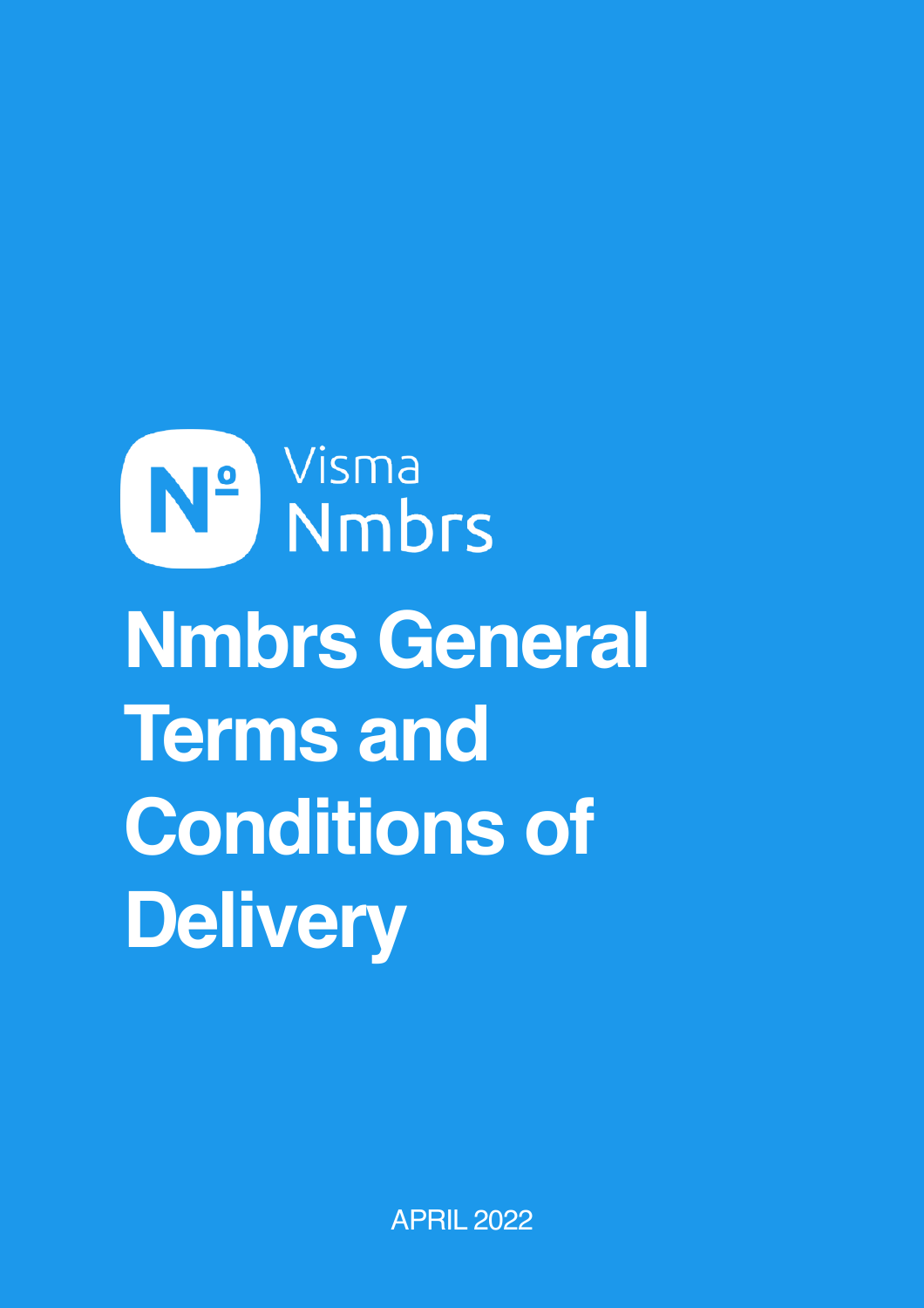

## **1. Definitions**

**1.1 Subscriber:** The natural or legal person who is legally entitled to accept the agreement on behalf of the entity.

**1.2 Subscription:** Obtaining the right to access and use Nmbrs for the duration of the agreement period.

**1.3 Administrator User:** The registered End User who has been granted administrative rights and has been designated by the Subscriber to administrate the Subscriber's Environment.

**1.4: API(s):** Standard software based on web standards, designed to enable third-party computer programmes/software applications to communicate/exchange data with **Nmbrs** 

**1.5 Application Manager:** The Subscriber or a natural person designated by the Subscriber who is familiar with (the functionalities of) Nmbrs. The Application Manager serves as a point of contact and is authorised to act on behalf of the Subscriber to perform tasks such as registering End Users and Administrator Users, all in compliance with these Terms and Conditions

**1.6 Company/Companies:** A legal person or specific administrative entity for whom Nmbrs is used to administer a payroll to which End Users optionally have access.

**1.7 Contract Owner (referred to in Nmbrs as the Legal Owner):** The Subscriber or a natural person designated by the Subscriber who serves as (Client) data owner and is authorised to upgrade/ downgrade the Subscription on behalf of the Subscriber.

Visma Nmbrs Sweden Org. nr: 556976-8764 Swift: HANDSESS Lindhagensgatan 94 IBAN: SE38 6000 0000 0008 4643 3788 VAT: SE556976876401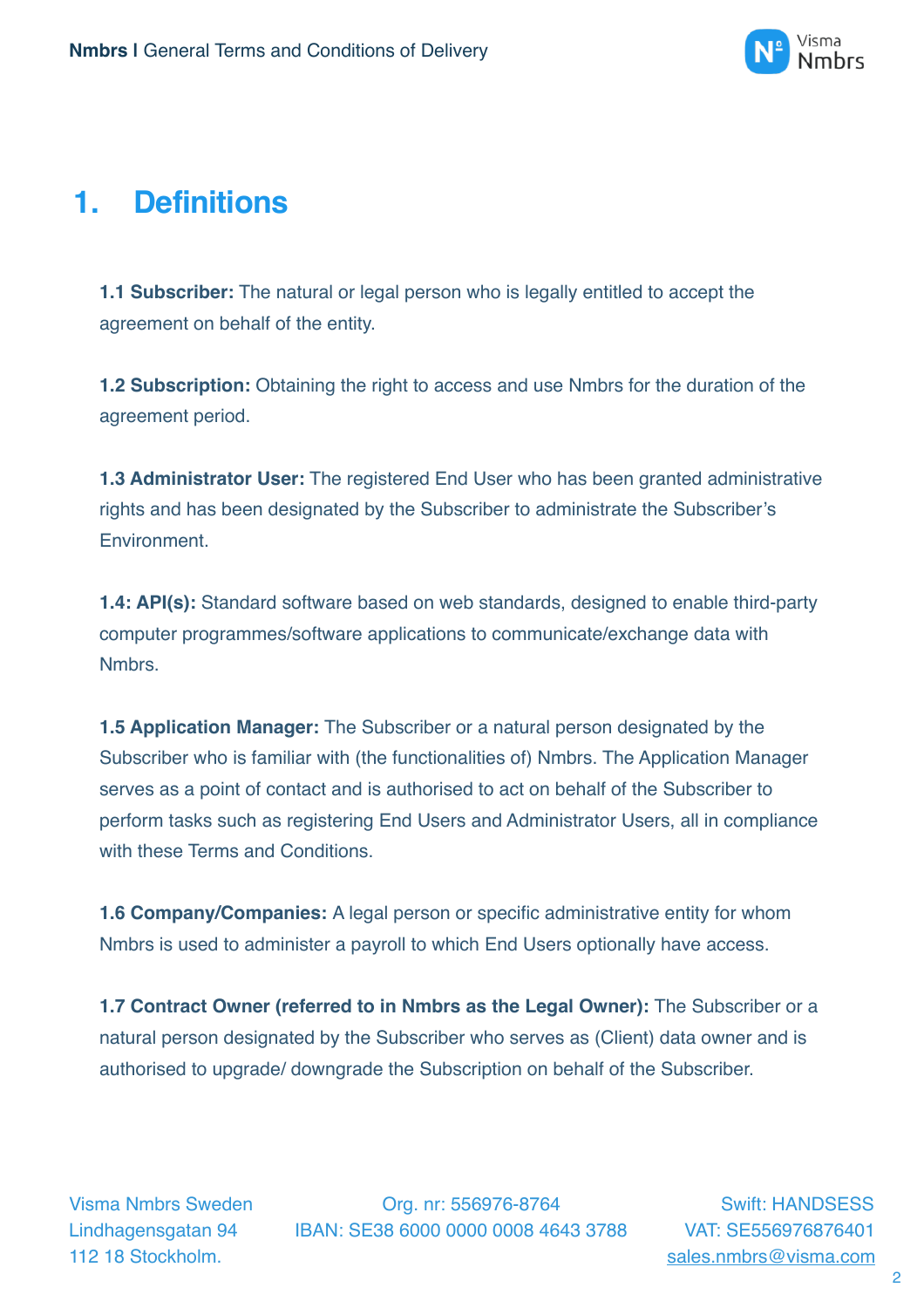

**1.8 End User:** A natural person who uses Nmbrs under the control of the Subscriber and who can log into the Subscriber's Environment as a user and gain access to one or more Companies.

**1.9 Breach:** A security violation which unintentionally or illegally results in deletion, loss, modification, unauthorised sharing or unauthorised access to Personal Data that has been submitted, saved or otherwise processed.

**1.10 Infrastructure:** The hardware, data-communication facilities and system software used by Visma Nmbrs Sweden to provide the SaaS.

**1.11 Nmbrs:** The computer programme/software application for HR and Payroll services, which is exclusively available on a SaaS basis and is supplied by Visma **Nmbrs** 

**1.12 Visma Nmbrs Sweden:** Visma Nmbrs Sweden, legally registered in Stockholm, Sweden. Listed in the Swedish commercial registry under number 556976-8764. Visma Nmbrs Sweden, is a 100% subsidiary of Visma Nmbrs. Visma Nmbrs is legally registered in Amsterdam, the Netherlands, and headquartered at Naritaweg 70, 1043 BZ Amsterdam, listed in the Dutch commercial registry under number 57771847

**1.13 Environment:** An environment within Nmbrs with a collection of companies associated with a Subscriber or accountant (or similar) organisation, to which only End Users of the accountant's own clients have access.

Visma Nmbrs Sweden Org. nr: 556976-8764 Swift: HANDSESS Lindhagensgatan 94 IBAN: SE38 6000 0000 0008 4643 3788 VAT: SE556976876401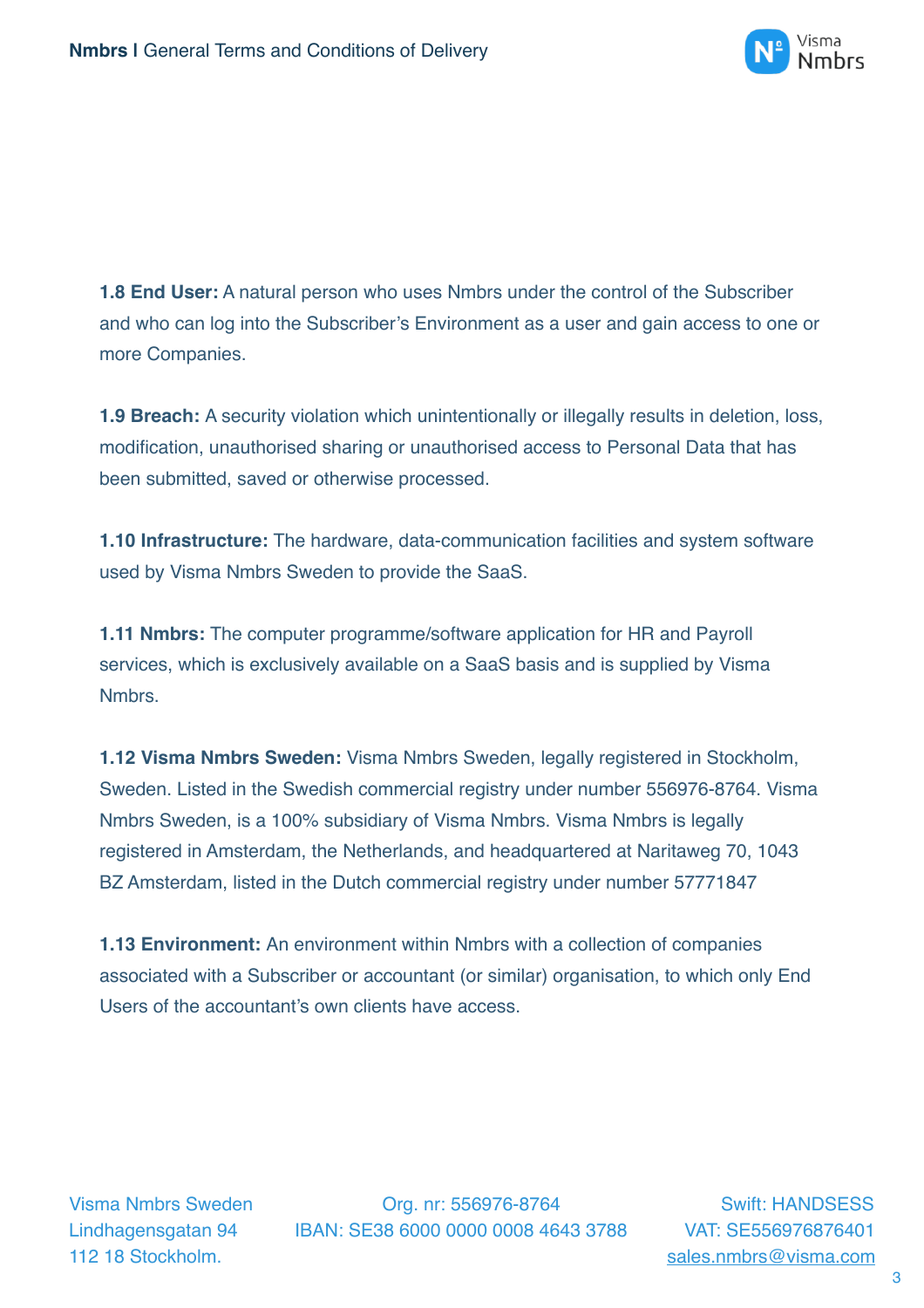

**1.14 Agreement:** Confirmation of the order to purchase/begin a Subscription for the agreed monthly fee.

**1.15 Personal Data:** Personal data as defined by Applicable Law, which Visma Nmbrs Sweden processes at the behest of the Subscriber in accordance with the Agreement.

**1.16 SaaS:** The provision of (a module of) the software installed on Visma Nmbrs Sweden Infrastructure at a location chosen by Visma Nmbrs Sweden which is made available via (multi-tenant) remote access to multiple subscribers simultaneously.

**1.17 Standard Price:** The current price for each Administrator User, End User or Employee in accordance with the current price list displayed on the website of Visma Nmbrs Sweden and in accordance with the predefined values at the time the Agreement is accepted.

**1.18 Applicable Law:** Current applicable data protection legislation, including the General Data Protection Regulation (EU) 2016/679 of 27 April 2016, which protects natural persons with regard to the processing of personal data and to the free movement of this data, and which supersedes Directive 95/46/EG (the Data Protection Directive), along with current implementing regulations.

**1.19 Processing:** Part or all of the processing performed with regard to personal data in whole or in part which may be executed by automated means, including but not limited to the collection, recording, organisation, structuring, storage, editing or modification, retrieval, inspection, use, issuing by means of sending, distribution or release by any means, aggregation or combination, isolation, deletion or destruction of data.

Visma Nmbrs Sweden Org. nr: 556976-8764 Swift: HANDSESS Lindhagensgatan 94 IBAN: SE38 6000 0000 0008 4643 3788 VAT: SE556976876401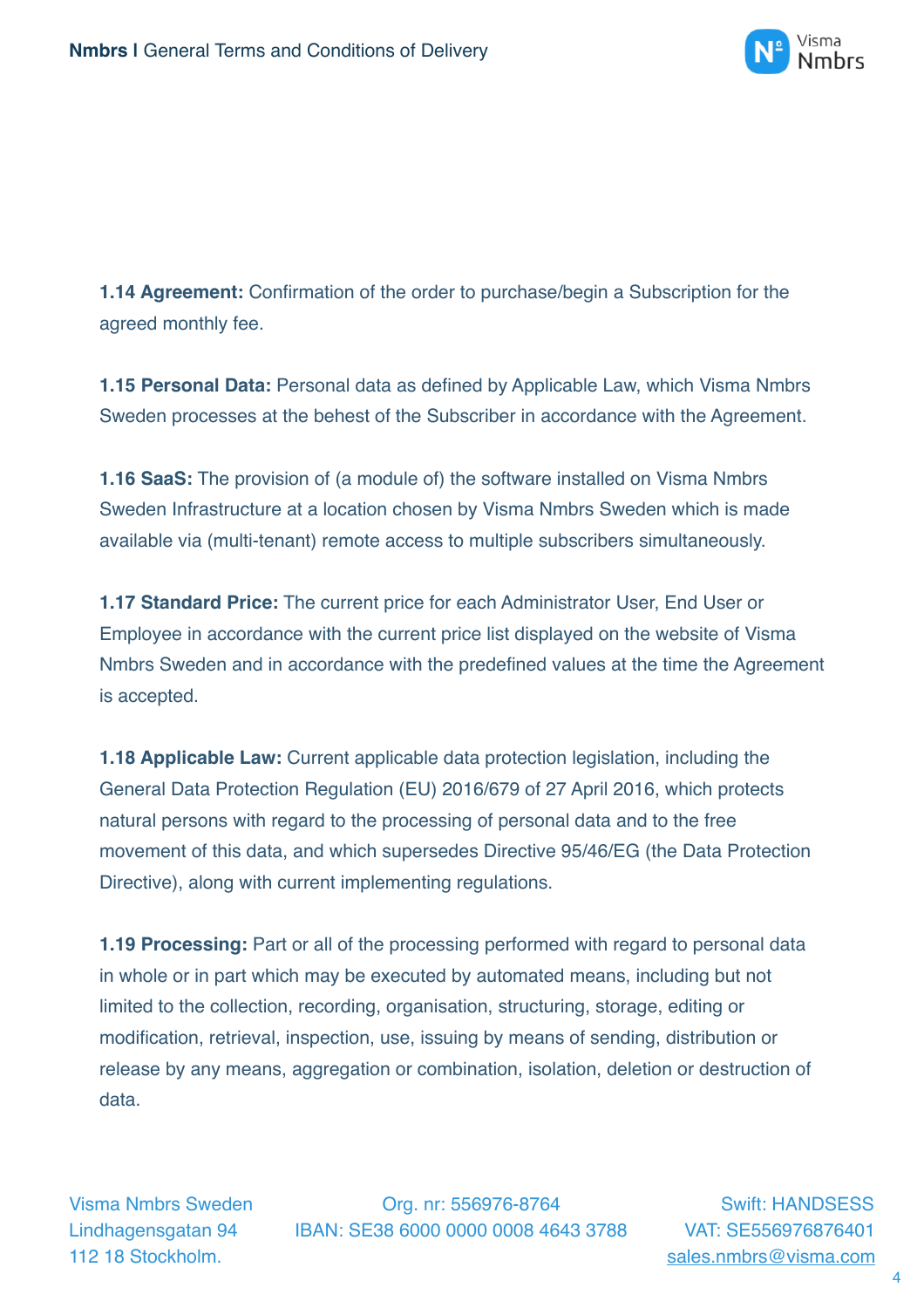

**1.20 Employees:** Natural persons working in an employment capacity who receive a salary payment from a specific company within a period.

# **2. Applicabilty of Conditions**

2.1 These conditions apply to all orders and subsequent follow-up orders for Nmbrs Subscriptions. The General Terms and Conditions may be consulted by the Subscriber and downloaded from the website www.nmbrs.nl (in these Terms and Conditions: the Website).

2.2 Visma Nmbrs Sweden is never obliged to supply the Subscriber with a physical data carrier containing Nmbrs.

2.3 By starting a Subscription or placing an order for one, the Subscriber declares his/ her agreement with the content and applicability of these Terms and Conditions.

2.4 Visma Nmbrs Sweden is entitled to modify the applicable General Terms and Conditions at any time during the Agreement period. In such an event, Visma Nmbrs Sweden shall inform the Subscriber of this at least three (3) months before such changes take effect.

2.5 The applicability of any purchase or other conditions of the Subscriber is explicitly excluded. If Visma Nmbrs Sweden signs or (tacitly) agrees to documents provided by the Subscriber to which such general terms and conditions apply, then this shall not constitute an acceptance of such terms and conditions.

Visma Nmbrs Sweden Org. nr: 556976-8764 Swift: HANDSESS Lindhagensgatan 94 IBAN: SE38 6000 0000 0008 4643 3788 VAT: SE556976876401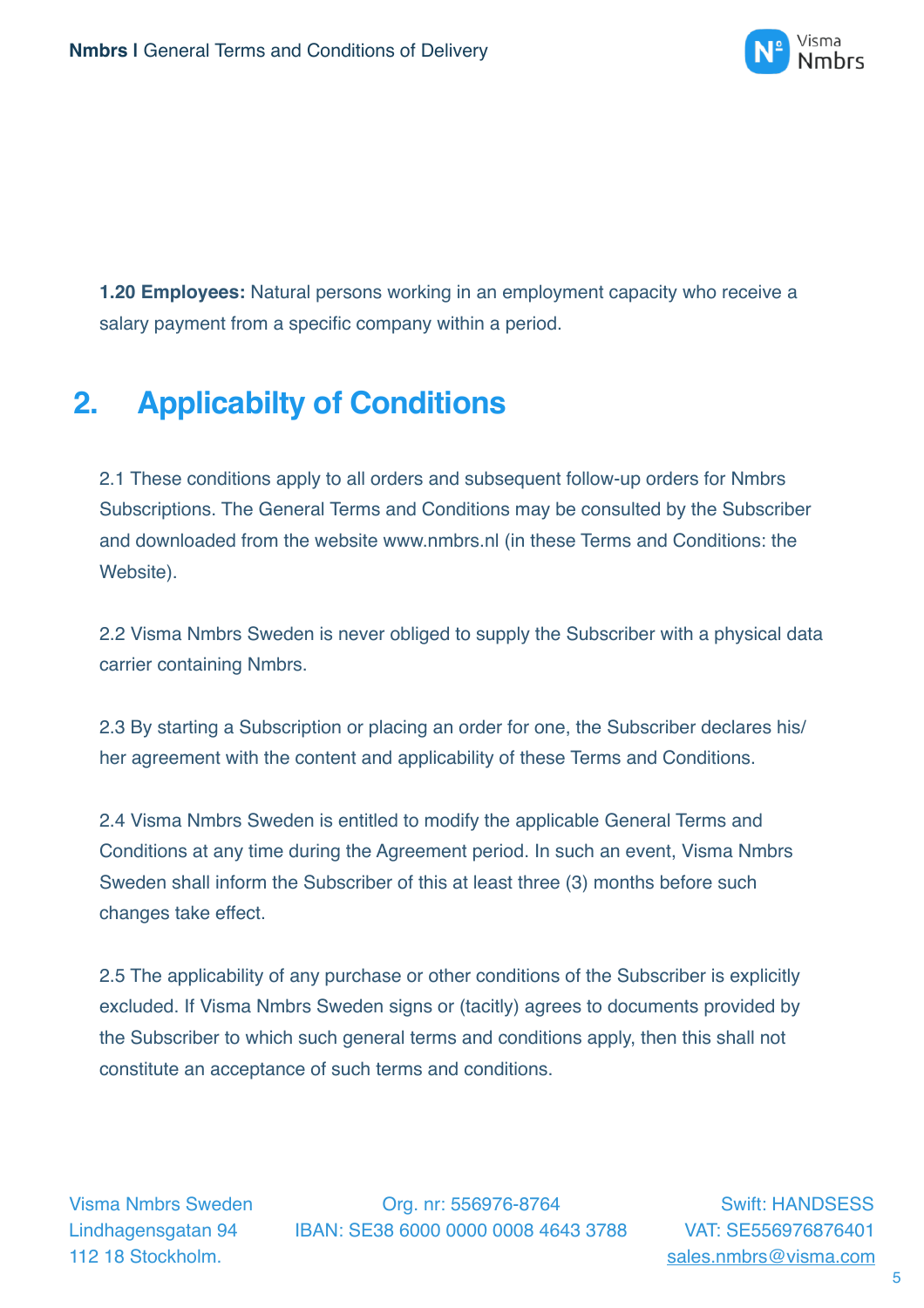

2.6 Should any provision of these Terms and Conditions be or become nullified, then the remaining provisions of the Terms and Conditions shall remain in effect without prejudice. Visma Nmbrs Sweden and the Subscriber shall in that case enter into consultations with the aim of agreeing on new provisions to replace the nullified provisions, taking the purpose and intent of the nullified provisions into account to the greatest extent possible.

2.7 Visma Nmbrs Sweden is entitled to set conditions for the qualifications and number of Application Managers that the Subscriber appoints.

## **3. Proposals and origination of agreement**

3.1 All offers and other expressions by Visma Nmbrs Sweden are without obligation, unless indicated otherwise by Visma Nmbrs Sweden in writing.

3.2 An agreement comes into effect between Visma Nmbrs Sweden and the Subscriber upon receipt of the order confirmation by the Subscriber.

## **4. Price, amount to be paid and payment**

4.1 All prices are exclusive of sales tax (VAT) and other levies imposed or to be imposed by the authorities. Unless otherwise agreed, all prices are always in SEK and the Subscriber must issue all payments in SEK.

4.2 If the Subscriber consists of several natural persons and/or legal persons, each of those persons is jointly liable to pay the sums due under the Subscription.

Visma Nmbrs Sweden Org. nr: 556976-8764 Swift: HANDSESS Lindhagensgatan 94 IBAN: SE38 6000 0000 0008 4643 3788 VAT: SE556976876401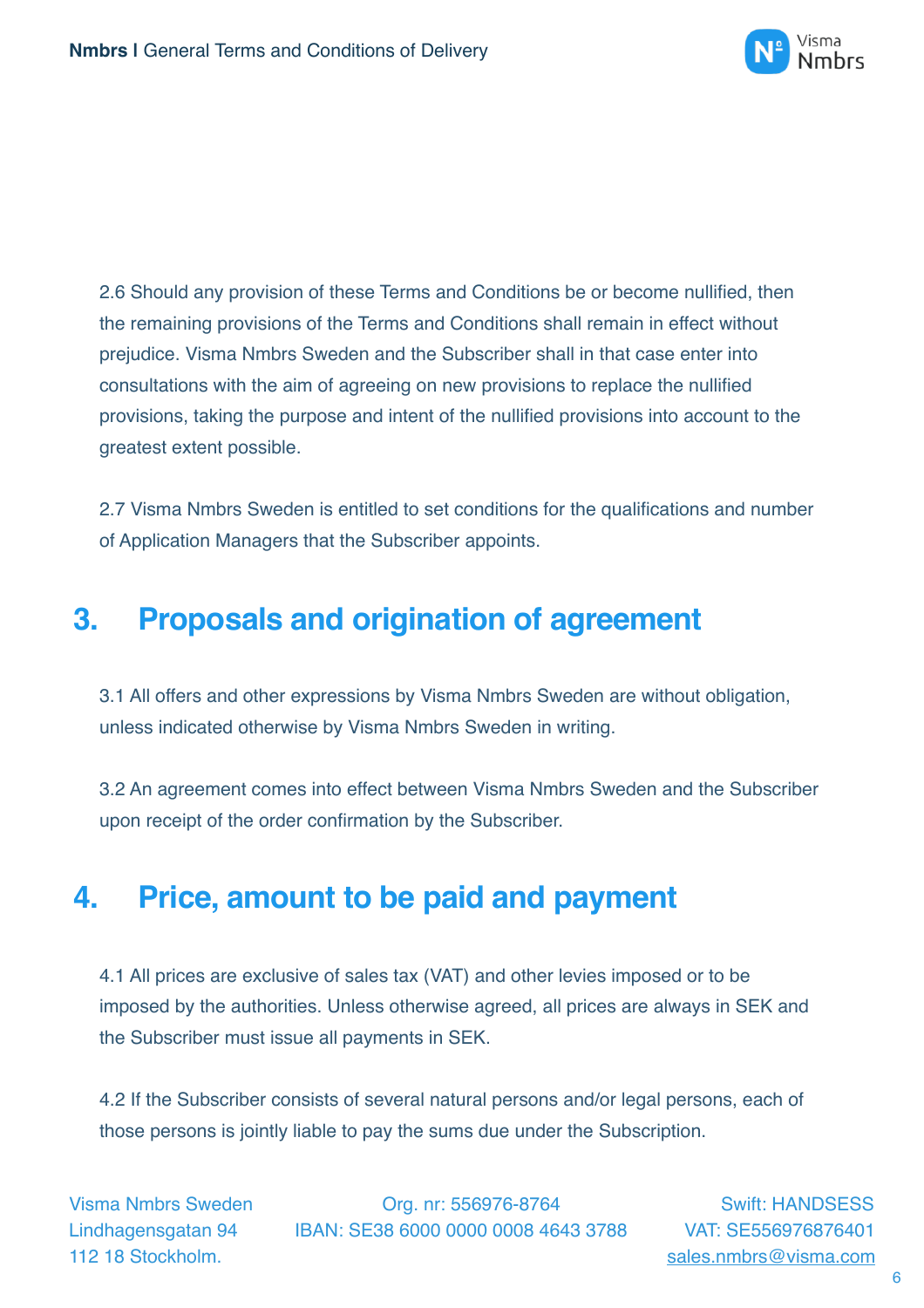

4.3 The relevant documents and information from the administration or system of Visma Nmbrs Sweden constitute full proof of the services rendered by Visma Nmbrs Sweden and the resulting amounts owed by the Subscriber, without prejudice to the right of the Subscriber to supply proof to the contrary.

4.4 Visma Nmbrs Sweden reserves the right to change these prices each year without prior notice on the grounds of indexation and/or general increases in prices and costs.

4.5 Visma Nmbrs Sweden reserves the right to change the Subscription fees no more than twice per year, with notice issued at least three (3) months in advance to the Subscriber, for reasons other than those stated in Paragraph 4.4. Furthermore, Visma Nmbrs Sweden reserves the right to change these prices with advance notice of one (1) month in the event that Visma Nmbrs Sweden is subject to a price increase by one of its subcontractors.

4.6 Settlement for the use of Nmbrs is based on the number of salaried Employees. The Subscriber is automatically invoiced at the end of each month for the number of salaried Employees. In the case of weekly salaries, the number of salaried Employees is calculated once every four (4) weeks (an employee with a weekly salary is calculated only once every four (4) weeks).

4.7 The Subscriber is automatically invoiced for registered End Users and Administrator Users in accordance with Paragraphs 4.8 and 4.9, starting with the month in which these users are registered (regardless of day of the month on which the registration took place). No charges shall be invoiced for Administrators and End Users who are registered and deregistered within one and the same month and who have not logged in.

Visma Nmbrs Sweden Org. nr: 556976-8764 Swift: HANDSESS Lindhagensgatan 94 IBAN: SE38 6000 0000 0008 4643 3788 VAT: SE556976876401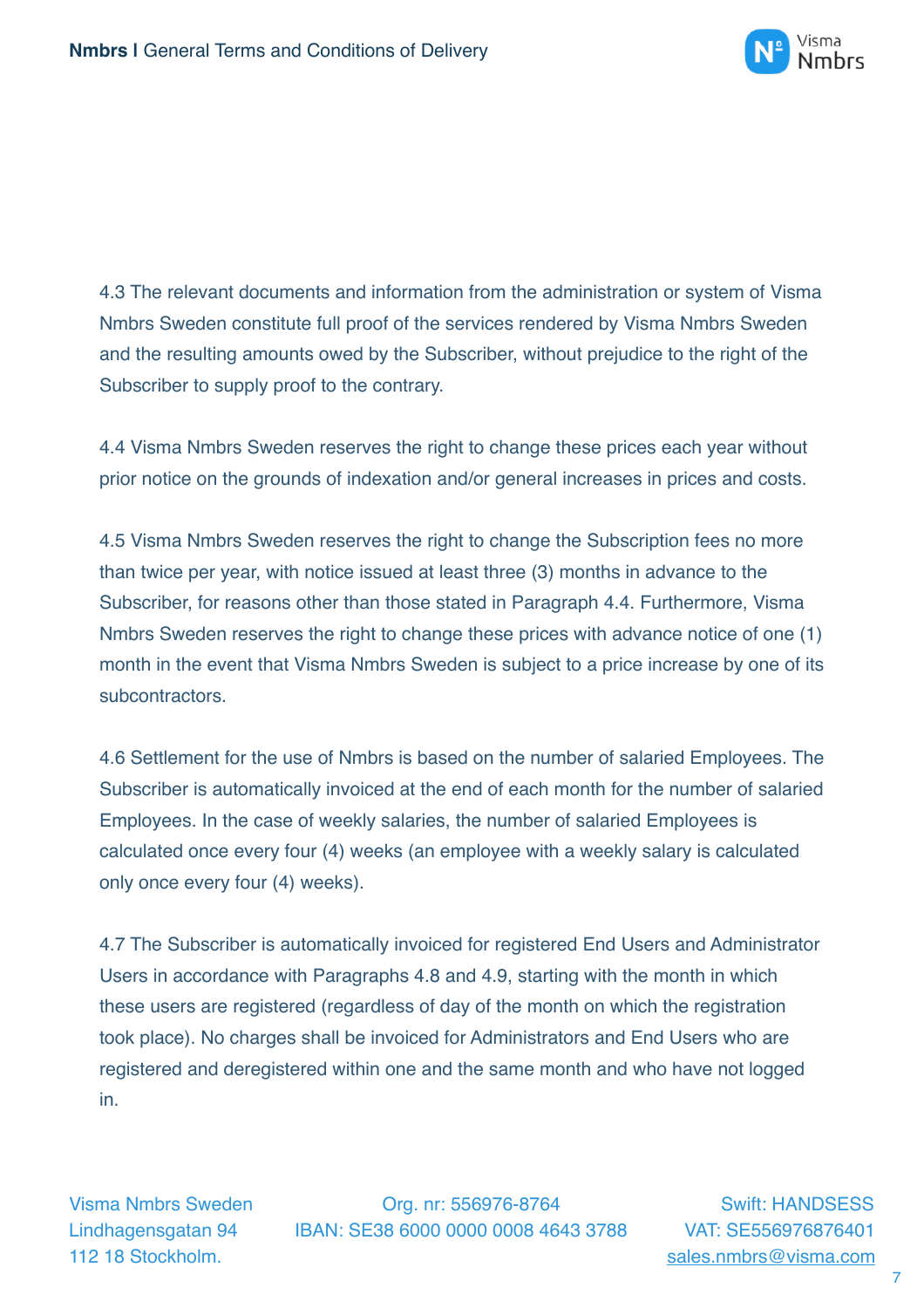

4.8 If the Subscriber is an accounting (or similar) organisation, the Subscriber may register accounts for its own clients for using Nmbrs as End Users within the Environment. The Subscriber shall remain responsible for registering accounts for all types of End Users and for the timely removal of End Users from the Environment who have cancelled their subscription with the Subscriber or have erroneously been registered by its End Users.

4.9 The Subscriber may create accounts for an unlimited number of new Administrator Users and End Users within the Environment, and the Subscriber shall be charged for each End User at either the Standard Price for that type of End User, or at the price specified in the Agreement (if different). If a second account is created for an End User using a username and password that has already been registered within the Environment, the Subscriber shall be charged only once for that End User, at a price that is based on the system role with the most rights linked to that End User for the month in question.

4.10 All amounts owed by the Subscriber to Visma Nmbrs Sweden shall be paid via direct debit.

4.11 If direct debits for any reason whatsoever do not lead to full (timely) payment of the fee owed, the Subscriber, without any payment reminder or notice required, shall by default owe statutory interest on the outstanding amount owed. If the Subscriber fails to settle the amount after being issued a payment reminder or notice, Visma Nmbrs Sweden escalate the claim to a debt collection agency, in which case the Subscriber shall be obliged to pay the total amount owed as well as all collection fees, including any costs charged by external experts, without prejudice to the right of Visma Nmbrs Sweden to total or partial suspension of the execution of the Subscription and without prejudice to the right of Visma Nmbrs Sweden to exercise any other statutory and/or agreed right.

Visma Nmbrs Sweden Org. nr: 556976-8764 Swift: HANDSESS Lindhagensgatan 94 IBAN: SE38 6000 0000 0008 4643 3788 VAT: SE556976876401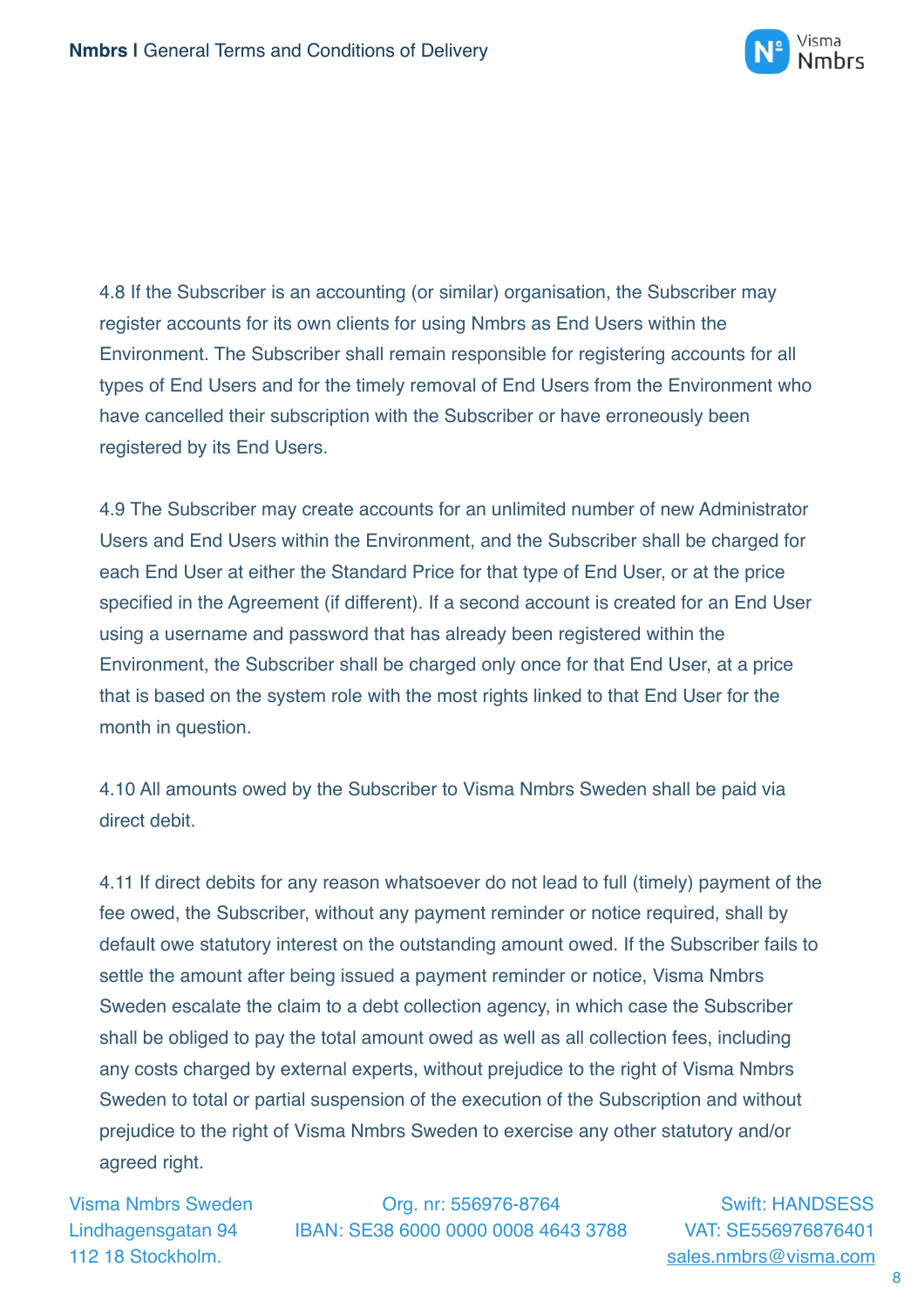

# **5. Confidentiality**

5.1 The Subscriber and Visma Nmbrs Sweden shall take due care to ensure that it shall treat a secret any information received from the other Party that is known to be or can reasonably be assumed to be confidential. The Party which receives such confidential information shall only use it for the purpose for which it has been provided. In any case, any information that is specified as confidential by either of the parties shall be treated as such.

# **6. Privacy, data processing and protection**

6.1 In executing its obligations on the Agreement, Visma Nmbrs Sweden processes Personal Data belonging to (clients of) the Subscriber. Visma Nmbrs Sweden processes this Personal Data for the purposes of performing the HR- and Payroll-related processes of (clients of) the Subscriber. This processing takes place at the behest and under the control of the Subscriber.

6.2 Visma Nmbrs Sweden functions as the Data Processor with respect to the data for which the Subscriber can be considered the Data Controller; or as the sub-processor of data for which the Subscriber can be considered the Data Processor, as defined by Applicable Law.

6.3 The Subscriber provides Visma Nmbrs Sweden with Personal Data of Employees (including potential employees, freelancers, volunteers), Former Employees and Benefits Recipients (of clients) of the Subscriber (hereinafter: Data Subjects), which Visma Nmbrs Sweden processes at the behest of the Subscriber.

Visma Nmbrs Sweden Org. nr: 556976-8764 Swift: HANDSESS Lindhagensgatan 94 IBAN: SE38 6000 0000 0008 4643 3788 VAT: SE556976876401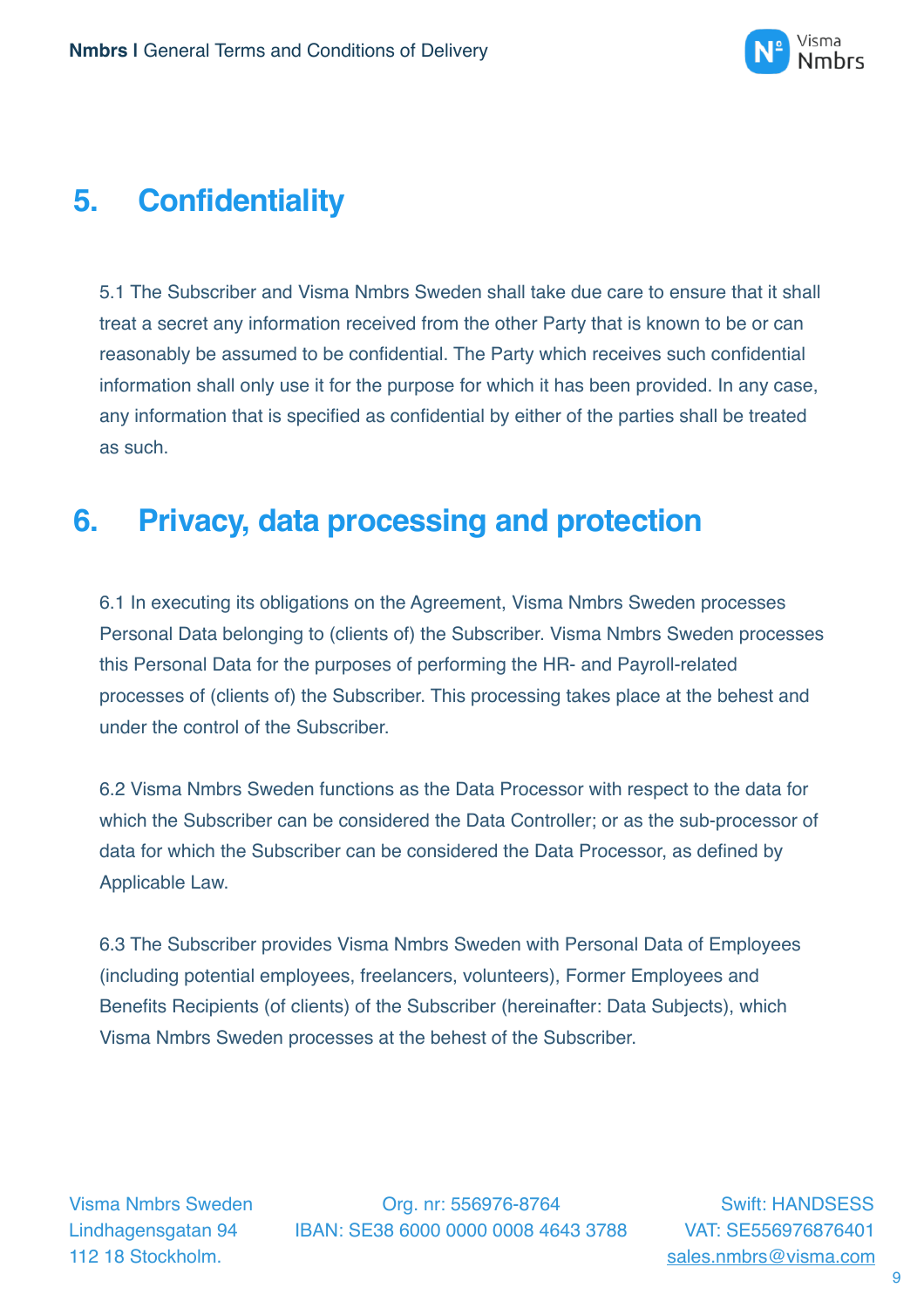

6.4 When fulfilling its obligations and rendering services to the Subscriber as defined in the Agreement, Visma Nmbrs Sweden may process Personal Data that includes but is not limited to the types listed below:

| Name, address and location information,<br>(Copies) of personal identification (ID) | <b>Employment information</b>                     |
|-------------------------------------------------------------------------------------|---------------------------------------------------|
| Social security ID number (Dutch BSN)                                               | <b>Education information</b>                      |
| Contact details (including telephone numbers<br>and email addresses)                | Leave and absenteeism information                 |
| Marital status and family details                                                   | Job description                                   |
| Financial/salary information                                                        | <b>Bank account numbers</b>                       |
| Compensation, benefits and/or pension<br>information                                | Cash inflows/outflows and employment<br>contracts |

Visma Nmbrs Sweden Org. nr: 556976-8764 Swift: HANDSESS Lindhagensgatan 94 IBAN: SE38 6000 0000 0008 4643 3788 VAT: SE556976876401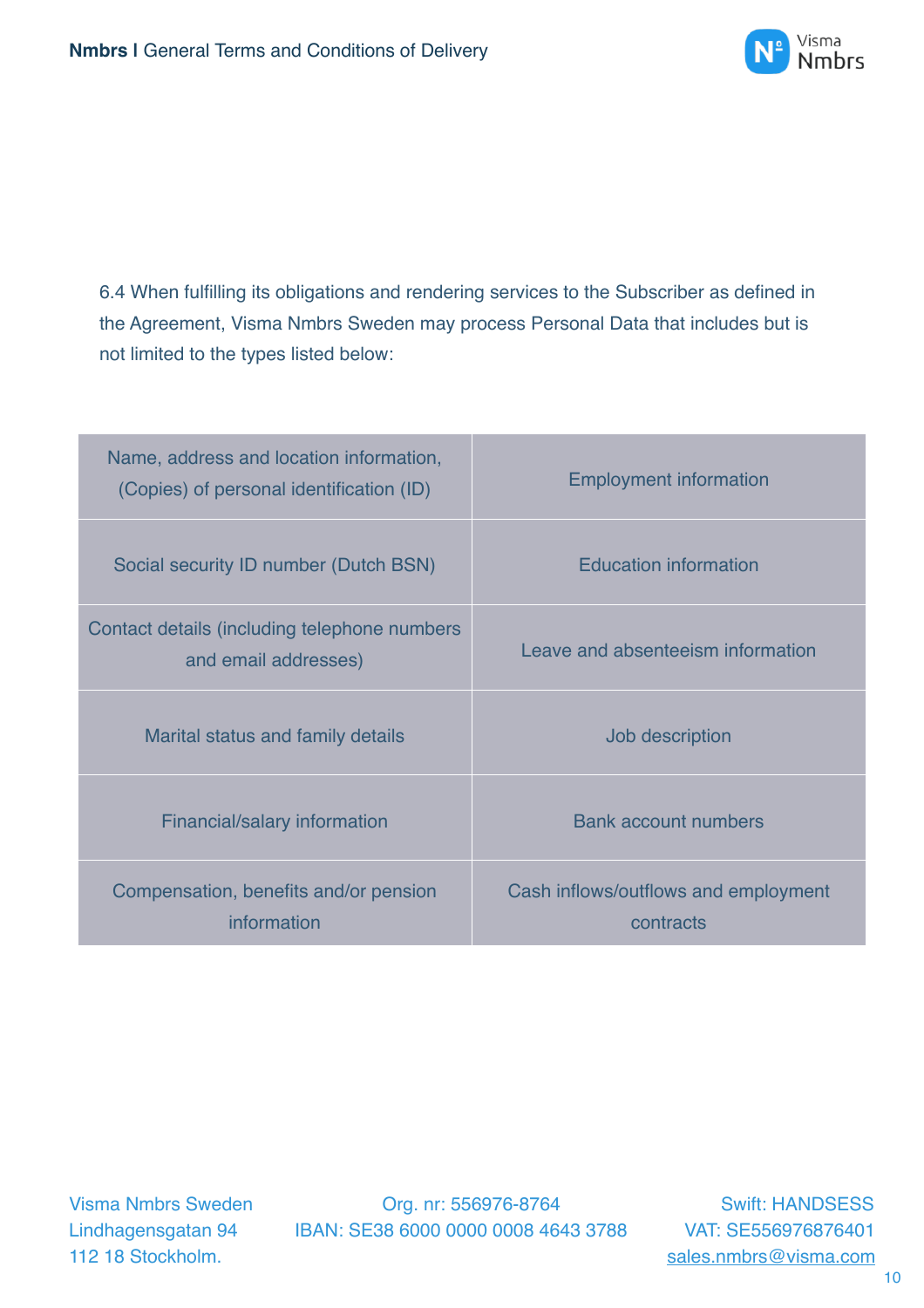

#### **6. Privacy, data processing and protection**

6.5 Visma Nmbrs Sweden shall process the Personal Data based on instructions (including the order as formulated within the Agreement and General Terms and Conditions) of the Subscriber. The Subscriber is responsible for ensuring that its instructions are compliant with the applicable legislation. The Subscriber shall continue to extend the order to Visma Nmbrs Sweden to process Personal Data for the entire period in which the data is processed. Visma Nmbrs Sweden shall process the Personal Data in a proper and careful manner. Visma Nmbrs Sweden shall immediately inform the Subscriber if it is of the opinion that any instruction constitutes a violation of Applicable Law.

6.6 Visma Nmbrs Sweden shall process the Personal Data whenever obligated to do so by law, including the processing necessary pursuant to an official court order, an order issued by the competent authority, an instruction or legal request from the relevant competent supervisory authority, such as the Dutch Data Protection Authority. Visma Nmbrs Sweden shall inform Subscriber without undue delay of any instruction or other notification issued by a competent authority (such as the Dutch Data Protection Authority) with regard to the Personal Data. Insofar as this legal obligation exceeds the contractual obligations of the Data Processor as defined in the Agreement and may have consequences for agreed costs and scheduling, the obligation to execute such Data Processing exists only after the Parties have reached an agreement on this.

6.7 Visma Nmbrs Sweden shall process Personal Data exclusively upon the Subscriber's instructions and/ or in compliance with the obligations pursuant to the Agreement. Visma Nmbrs Sweden understands these obligations to include the provision of (aggregated and anonymised) analyses to the Subscriber by means of artificial intelligence algorithms; conducting statistical research; use of information for invoicing purposes; conducting statistical research and carrying out product improvements on Nmbrs; and (possible) renders of services to the Subscriber.

Visma Nmbrs Sweden Org. nr: 556976-8764 Swift: HANDSESS Lindhagensgatan 94 IBAN: SE38 6000 0000 0008 4643 3788 VAT: SE556976876401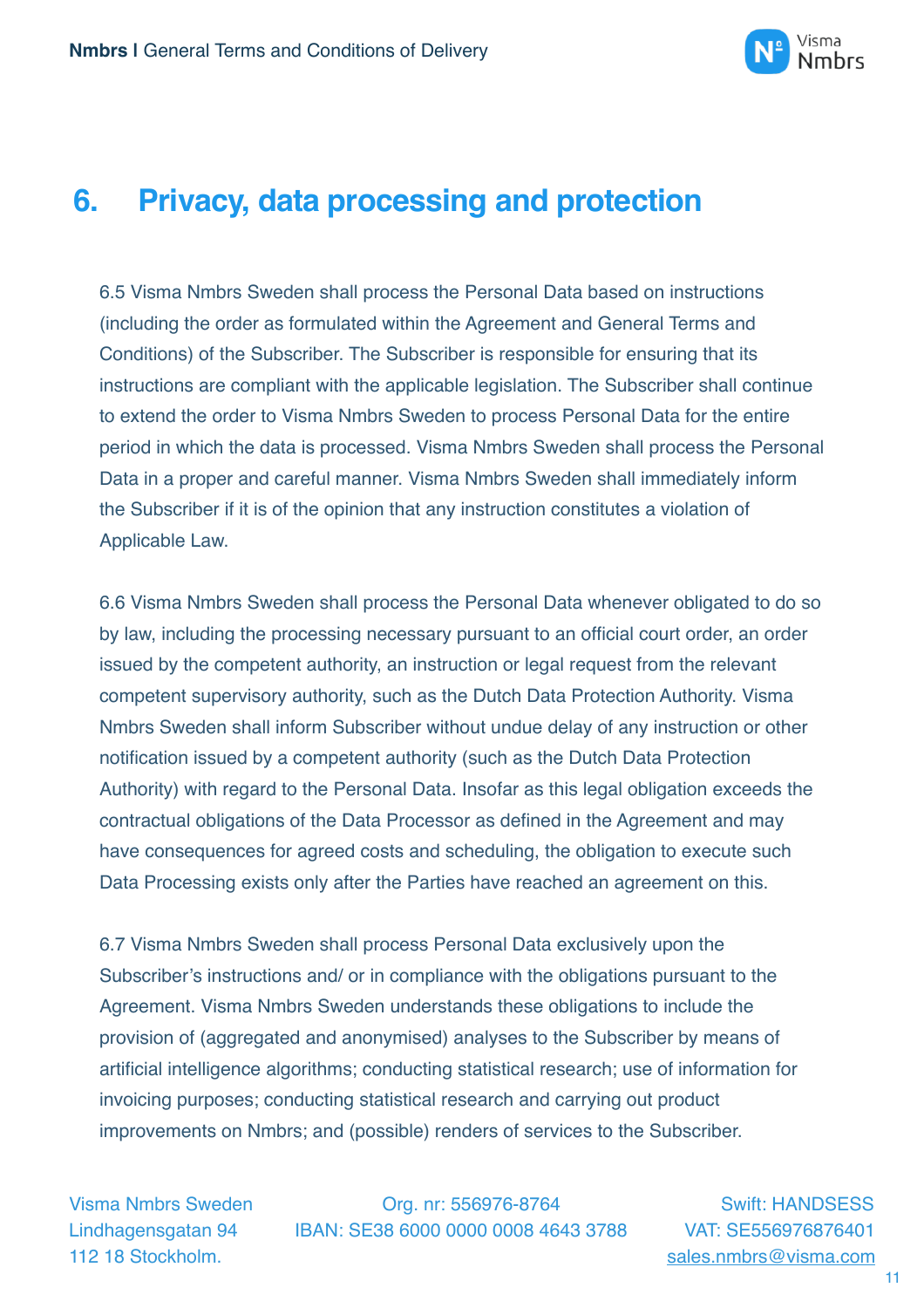

6.8 Visma Nmbrs Sweden is entitled to use data related to the use of Nmbrs which has been input and/ or generated by the Subscriber and/or its End Users for the supply, development, security and/ or maintenance of Nmbrs and new products and/or services. Visma Nmbrs Sweden may share this data with parties affiliated with Visma Nmbrs Sweden under the understanding that any such affiliated party may use this data exclusively for the supply, development, security and/or maintenance of its products and/or services.

6.9 In its capacity as a Data Processor, Visma Nmbrs Sweden is entitled to perform the processes required to render data anonymous so that the data described in Paragraph 6.8 can no longer be used to identify a Data Subject and/or can be considered Personal Data under Applicable Law.

6.10 The Subscriber guarantees that it has fulfilled all the requirements for the lawful processing of the Personal Data which is input by the Subscriber, including the requirement that the Personal Data is obtained in a manner that accords with current legal regulations, particularly those pursuant to Applicable Law. The Subscriber guarantees Visma Nmbrs Sweden that the content of the data, the use of the data by or on behalf of the Subscriber, as well as the instructed processing of the data, is in no way unlawful and in no way constitutes an infringement of the Data Subject's rights.

6.11 The Subscriber indemnifies Visma Nmbrs Sweden against any claims from persons whose Personal Data is registered or processed in the course of a personal registration performed by the Subscriber or for which the Subscriber is otherwise responsible on legal grounds, unless Subscriber proves that Visma Nmbrs Sweden is solely culpable for the underlying facts of the claim.

Visma Nmbrs Sweden Org. nr: 556976-8764 Swift: HANDSESS Lindhagensgatan 94 IBAN: SE38 6000 0000 0008 4643 3788 VAT: SE556976876401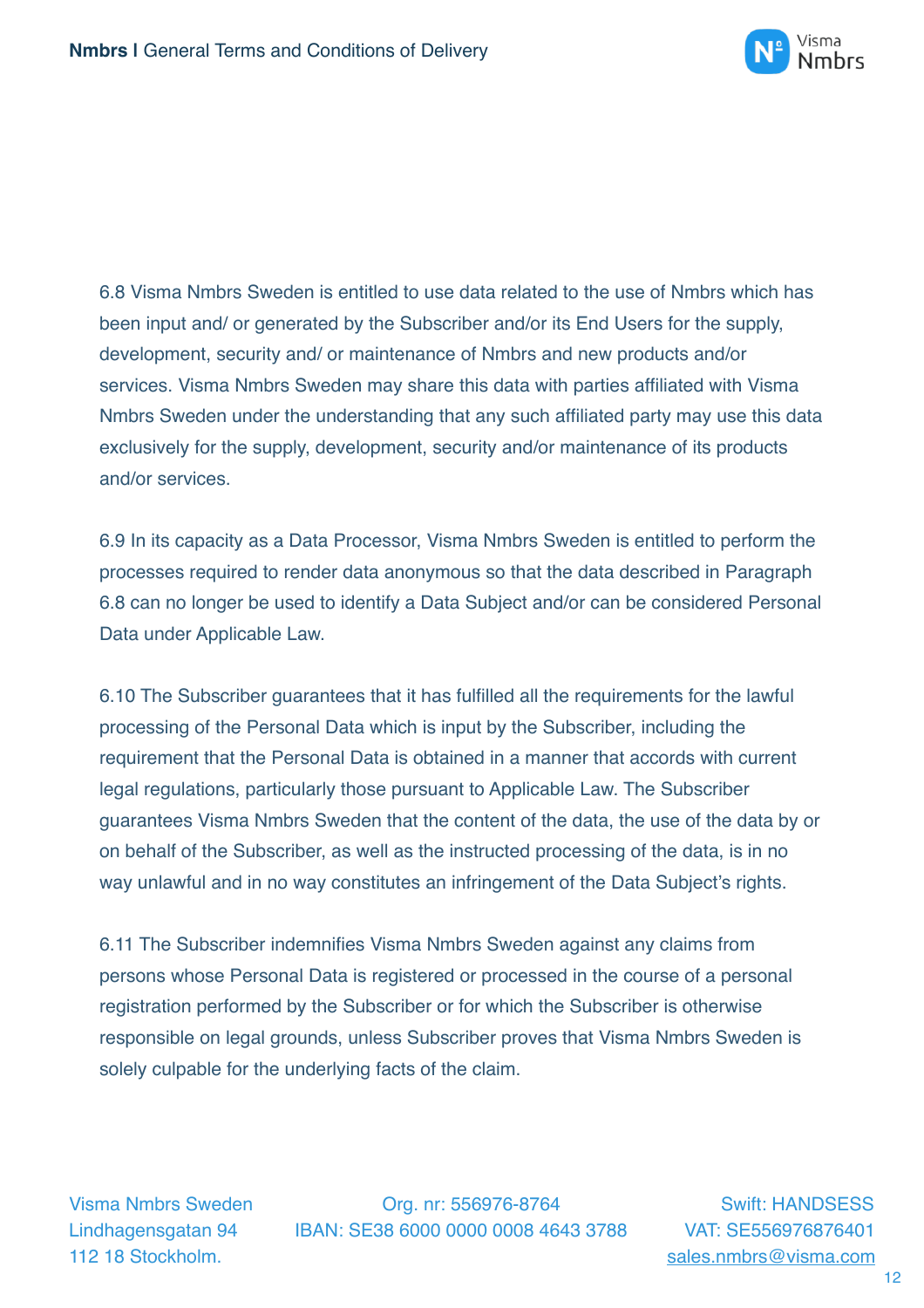

6.12 Visma Nmbrs Sweden is bound to confidentiality with regard to Personal Data provided by the Subscriber, except to the extent necessary pursuant to the instructions as defined in the Agreement, pursuant to any additional written instruction from the Subscriber or to a legal obligation (including processing necessary under an official court order, instructions issued by the competent authority, an instruction or legal request from the relevant competent supervisory authority, such as the Dutch Data Protection Authority) or when the Subscriber's written consent is obtained in advance.

6.13 Visma Nmbrs Sweden guarantees anyone acting under its authority is bound to confidentiality with regard to the Personal Data to which he or she has access, in accordance with the provisions of the previous paragraph.

6.14 Visma Nmbrs Sweden is entitled to assign access and identification codes to the Subscriber. Visma Nmbrs Sweden is also entitled to change assigned access and identification codes. In the event that an access or identification code is changed, Nmbrs shall consult with the Subscriber to provide new access or identification codes and not pose any undue limitations on the Subscriber's access to Nmbrs. The Subscriber shall treat the access and identification codes as confidential and handle them with due care, making them known on a strictly individual basis to authorized staff members only.

6.15 Visma Nmbrs Sweden is not liable for any damages or costs resulting from the use or misuse of access or identification codes. In the event of damages or costs incurred by the Subscriber as a result of 'regular use' by 'authorised users', then both Parties shall consult with each other in good faith to devise a suitable solution.

Visma Nmbrs Sweden Org. nr: 556976-8764 Swift: HANDSESS Lindhagensgatan 94 IBAN: SE38 6000 0000 0008 4643 3788 VAT: SE556976876401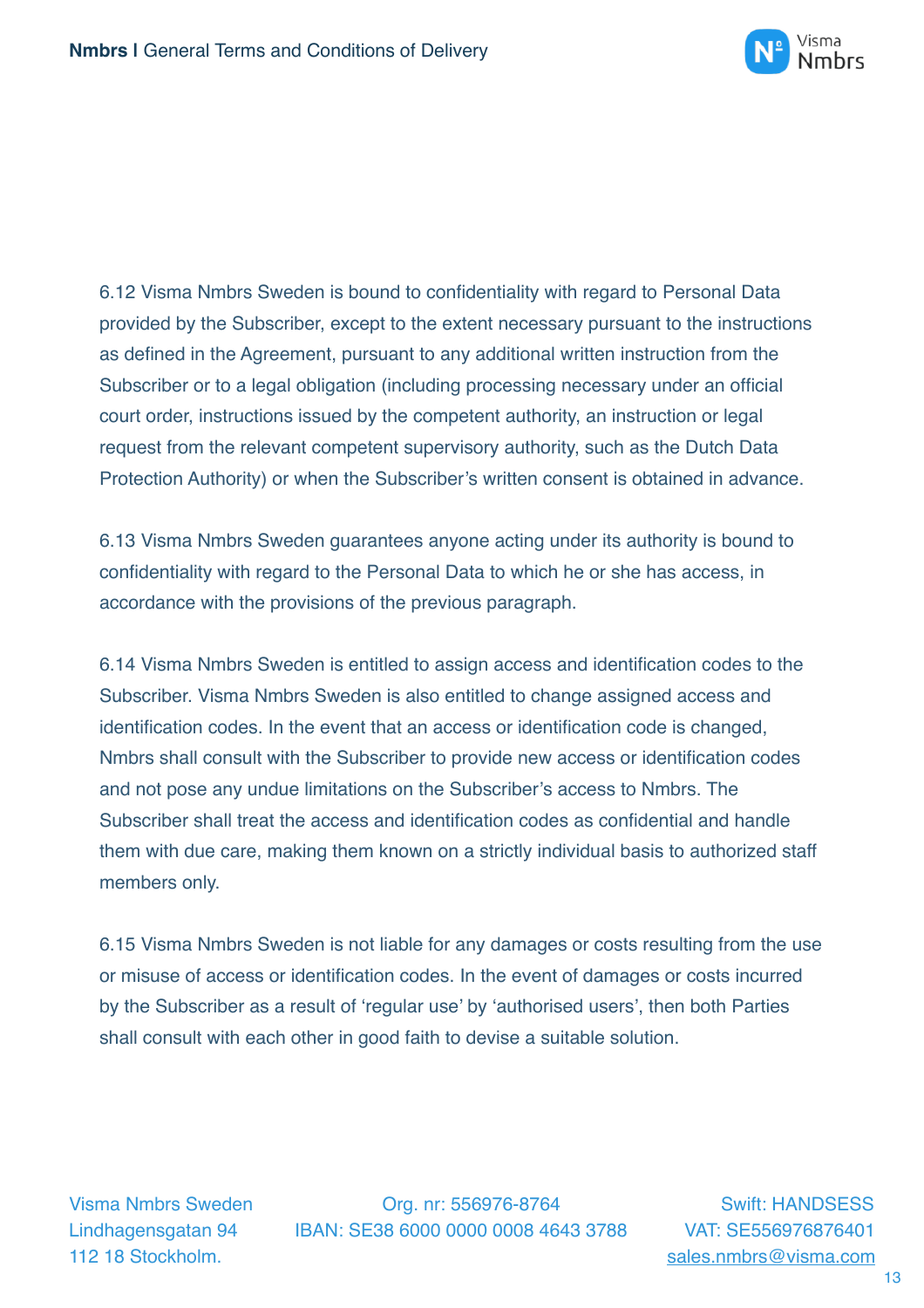

6.16 Visma Nmbrs Sweden shall provide its support to the Subscriber for the fulfilment of its legal obligations pursuant to the Applicable Law. Visma Nmbrs Sweden will do so to the extent possible and insofar as this obligation lies reasonably within the sphere of influence of Visma Nmbrs Sweden, by means of appropriate technical and organisational measures, also taking into consideration the nature of the processing. Visma Nmbrs Sweden is entitled to transfer to the Subscriber the reasonable costs thus incurred.

6.17 Visma Nmbrs Sweden shall adopt appropriate technical and organisational security measures, which, given the current state of the technology and the related costs, correspond to the nature and sensitivity of the Personal Data and the purpose for which the data is processed, for the protection of the Personal Data against loss or unlawful processing, as defined in Article 32 of the General Data Protection Regulation (GDPR).

6.18 Visma Nmbrs Sweden shall take care to ensure that for the duration of the Agreement period, it demonstrably meets the internationally accepted norm(s), assurance standard(s) and/or internationally accepted certification(s) that are relevant with regard to Nmbrs and the services rendered by Visma Nmbrs Sweden Upon request, Visma Nmbrs Sweden shall provide the Subscriber (free of charge) with the order letter and/or cover letter of the certification declaration ('assurance report'). Upon request, Visma Nmbrs Sweden shall also provide the Subscriber with the full certification statement (assurance report), under the required conditions and for a reasonable fee. Visma Nmbrs Sweden reserves the right to replace the certification and/or assurance standard in use with another adequate and generally accepted certification and/or assurance standard, based on international standards.

Visma Nmbrs Sweden Org. nr: 556976-8764 Swift: HANDSESS Lindhagensgatan 94 IBAN: SE38 6000 0000 0008 4643 3788 VAT: SE556976876401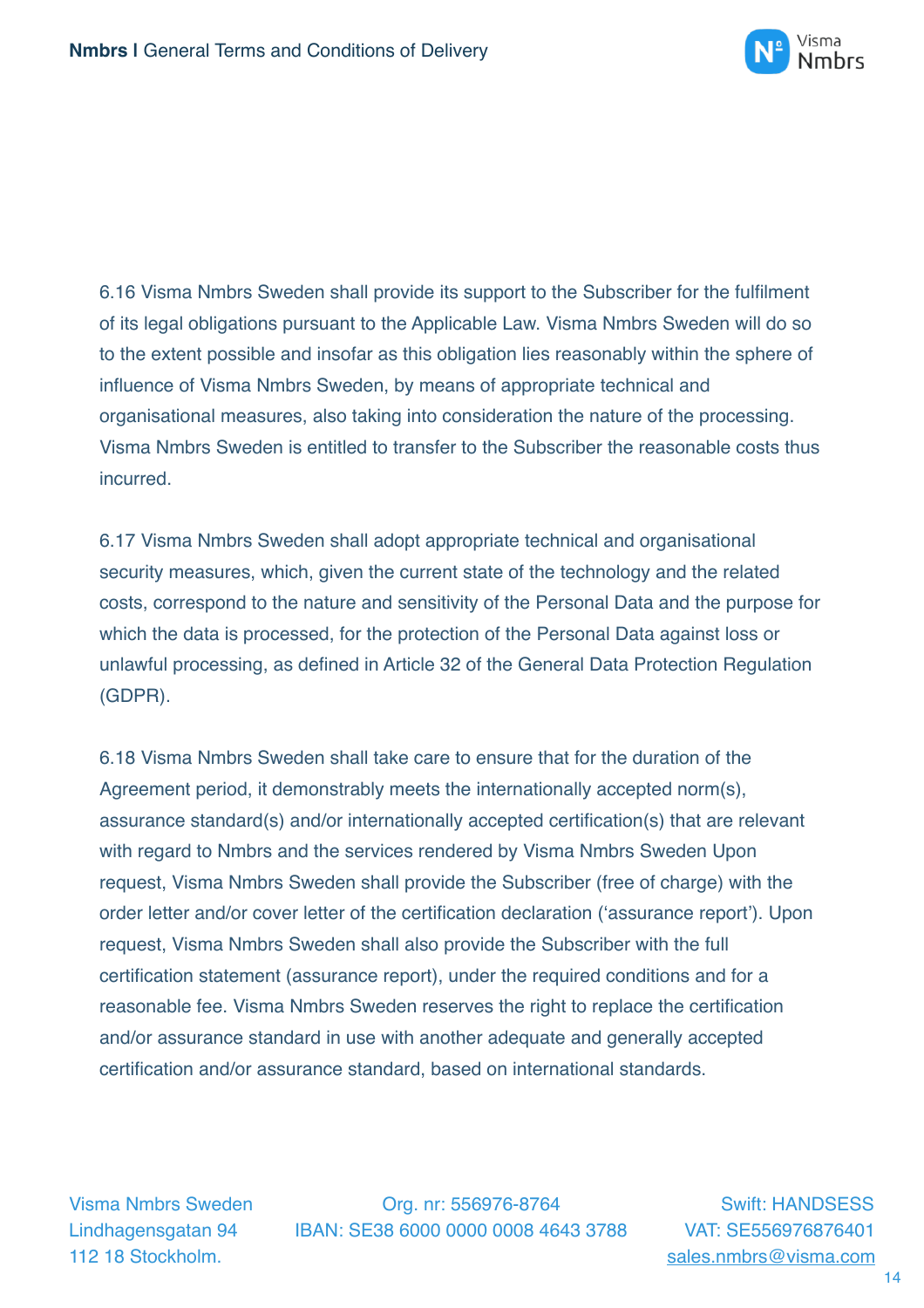

6.19 The Subscriber can obtain an overview of all the technical and organisational measures currently in place by requesting/obtaining the most recent applicable 'assurance report' and/or the Nmbrs IT white paper (or similar information source released by Nmbrs Sweden AB).

6.20 The Subscriber has the right to conduct audits under the terms and conditions described in this article. If the Subscriber makes a request to conduct an audit in accordance with the terms and conditions of this article, Visma Nmbrs Sweden shall grant auditors access to the locations where Personal Data is processed on behalf of the Subscriber. Visma Nmbrs Sweden shall offer full cooperation and any information that Subscriber may reasonably require for the audit. Such an audit shall be carried out by an independent third party, which shall be selected by the Subscriber in consultation with Visma Nmbrs Sweden This party shall at least be qualified as an independent expert auditor certified to verify compliance with Applicable Law. The auditor must be willing to sign a confidentiality agreement prior to the audit. The audit (including the documentation and other information to which the Audit extends) and the results thereof shall be treated as confidential by the Subscriber and the external party. The Subscriber shall provide Visma Nmbrs Sweden with a complete, unabridged copy of the results of the audit as soon as possible in a legible and lasting form for Visma Nmbrs Sweden insofar as the results of the audit relate to Visma Nmbrs Sweden (and any of its subprocessors). The audit and the results may be provided to a third party for inspection only with prior consent of Visma Nmbrs Sweden Such consent shall not be withheld on unreasonable grounds. The costs (both internal and external) of the audit shall be for the account of the Subscriber, unless the audit reveals significant failures on the part of Visma Nmbrs Sweden to adhere to the obligation contained in this article either at present or in the past. Before the start of an audit, both parties shall agree on the scope, planning and duration and determine the hourly rate which Visma Nmbrs Sweden and its sub-processors may charge the Subscriber for the support provided.

Visma Nmbrs Sweden Org. nr: 556976-8764 Swift: HANDSESS Lindhagensgatan 94 IBAN: SE38 6000 0000 0008 4643 3788 VAT: SE556976876401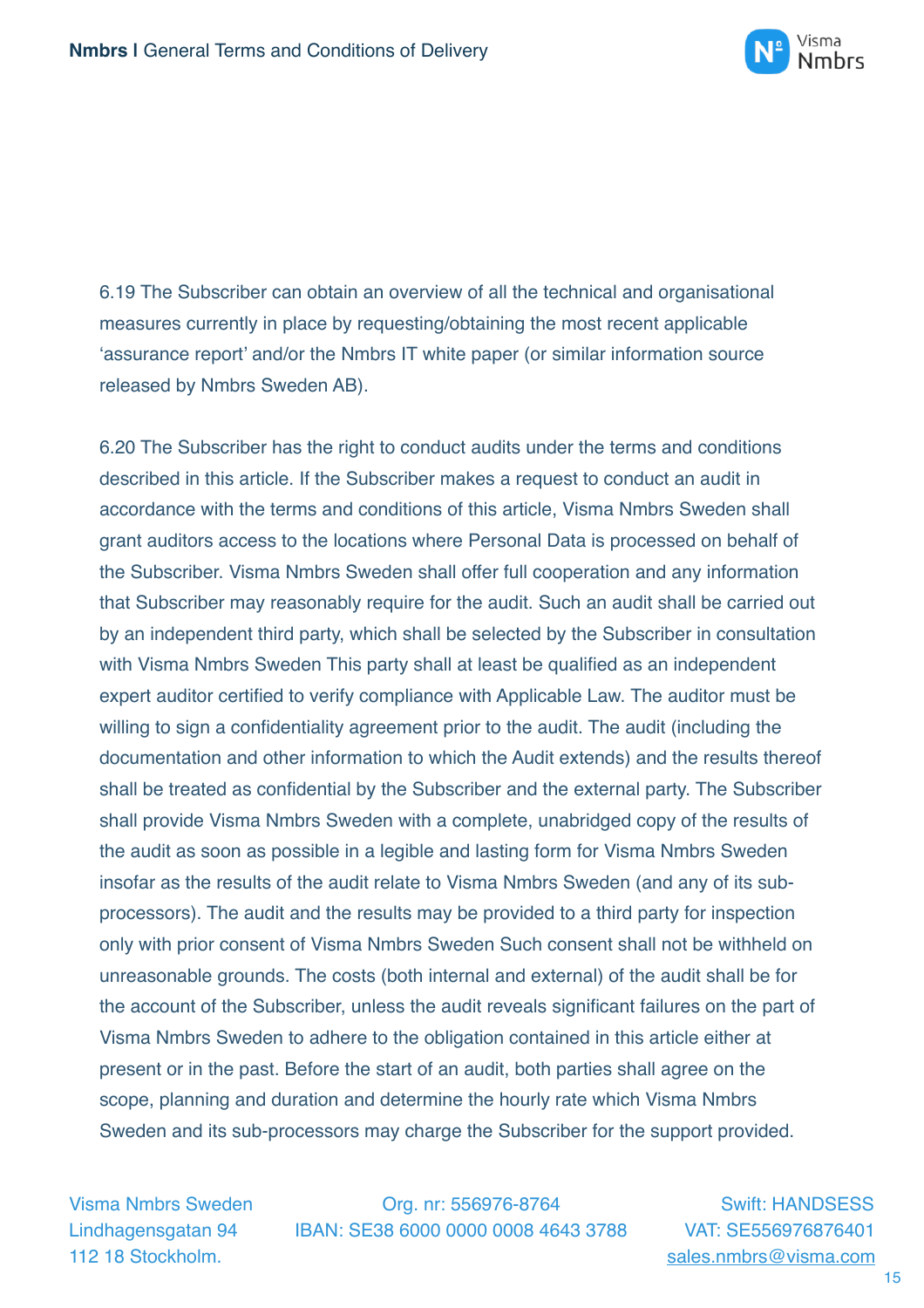

The Subscriber is not permitted to request an on-site audit if Visma Nmbrs Sweden can present a recent internal or external audit report that covers the same locations for which the Subscriber requests an audit, unless the Subscriber demonstrates that such an internal or external audit report does not meet the requirements as stated in Applicable Law.

6.21 In the event of a Breach with respect to Personal Data processed by Visma Nmbrs Sweden or its subprocessors, Visma Nmbrs Sweden shall inform the Subscriber without unreasonable delay (in any case, within 48 hours) once the breach has been discovered. Visma Nmbrs Sweden shall provide the Subscriber with all information deemed reasonably necessary under Applicable Law to enable the Subscriber to report this correctly, completely and in a timely manner to the competent regulatory authority (such as the Dutch Data Protection Authority) and the relevant Data Subjects. If any new and relevant developments occur after the Subscriber has been notified as described in this article, including measures adopted by Visma Nmbrs Sweden (including its sub-processor) to limit the consequences of the incident on its part and to prevent recurrence, Visma Nmbrs Sweden shall immediately inform the Subscriber.

6.22 Visma Nmbrs Sweden shall, where necessary, assist the Subscriber in adequately informing the competent regulatory authority or authorities and Data Subjects regarding the Breach in question, in accordance with the relevant provisions of Applicable Law. Without prejudice to the provisions of Article 6.12, the Parties shall observe strict confidentiality with regard to any Breach and the Parties shall report Breaches only to the competent regulatory authority or authorities and to the Data Subject or Subjects concerned, in accordance with the provisions of Applicable Law.

Visma Nmbrs Sweden Org. nr: 556976-8764 Swift: HANDSESS Lindhagensgatan 94 IBAN: SE38 6000 0000 0008 4643 3788 VAT: SE556976876401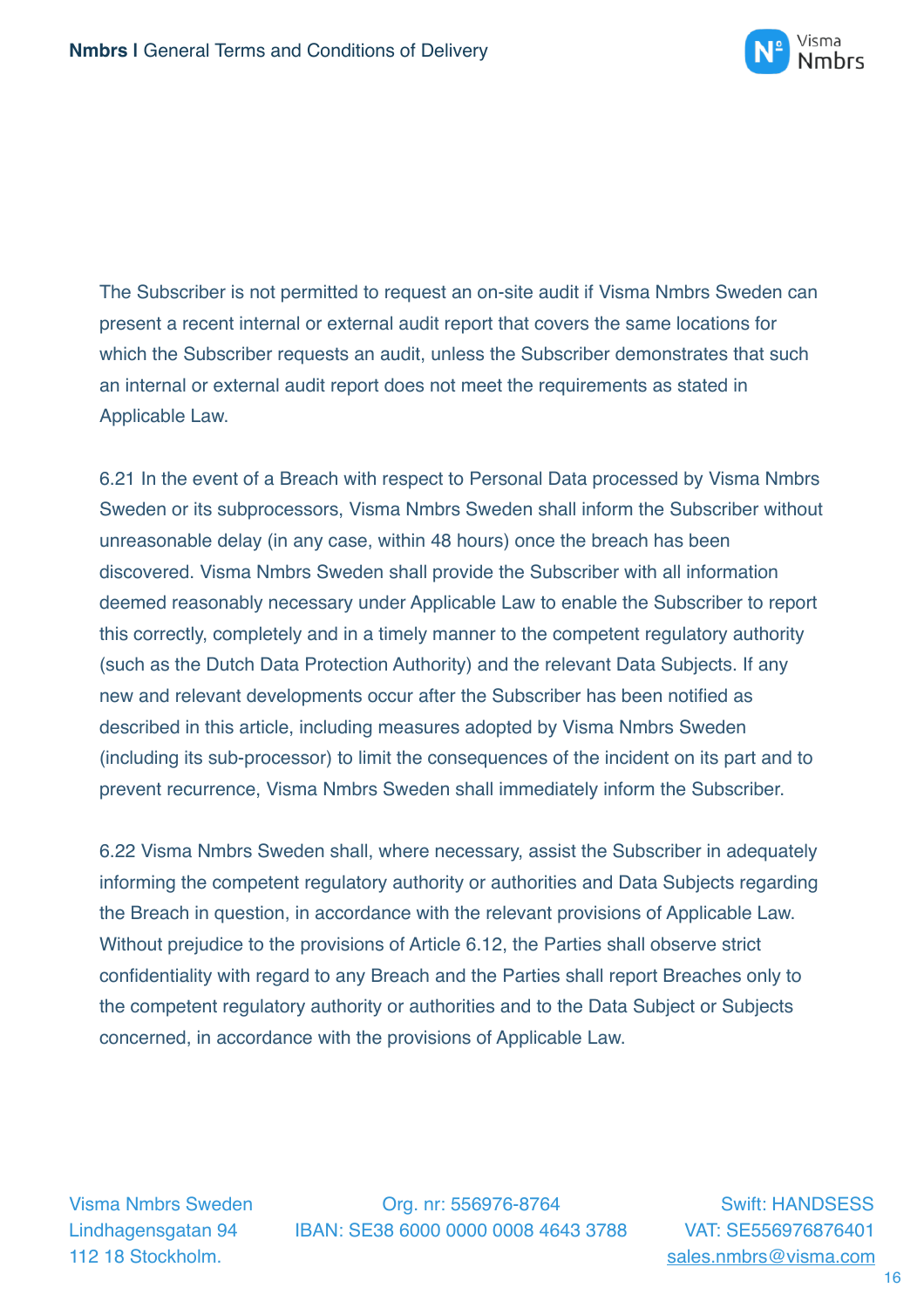

6.23 The Subscriber hereby authorises Visma Nmbrs Sweden, in general, to use the services of subprocessors as part of the Agreement, as specified on the website of Visma Nmbrs Sweden https://www. nmbrs.com/security/subprocessors. On this website, the Subscriber also has the option to register to receive notifications pertaining to proposed changes or additions of sub-processors.

6.24 The Subscriber hereby authorises Visma Nmbrs Sweden, in general, to use, in the context of the Agreement, the services of sub-processors located within the European Economic Area as well as those of sub-processors located in countries of which the European Commission has deemed to offer an adequate level of protection. In the event that Visma Nmbrs Sweden wishes to make use of the services of sub-processors located in a country which does not offer an adequate level of protection under the terms alluded to above, Visma Nmbrs Sweden must first obtain prior written consent from the Subscriber, which the Subscriber shall not withhold without reasonable grounds. The Subscriber shall not withhold its consent if Visma Nmbrs Sweden ensures that the data exchange in question will occur by means of a CJEU-approved method and that a suitable level of security will be provided.

6.25 Visma Nmbrs Sweden shall, before replacing a sub-processor or engaging a new sub-processor, ensure that the overview is updated on https://www.nmbrs.com/security/ subprocessors. The Subscriber shall regularly consult https://www.nmbrs.com/security/ subprocessors; if, on reasonable grounds, the Subscriber is unable to agree with a proposed change or addition of a particular subprocessor, the Subscriber has the right to object, within 10 working days after the notification. In the event of such an objection, Visma Nmbrs Sweden may, within a period of four (4) weeks, propose an alternative to continue the relevant service. If Visma Nmbrs Sweden does not offer an alternative, the Subscriber has the right to terminate the Agreement, without Visma Nmbrs Sweden being liable to pay damages to the Subscriber as a result of this termination. Any subprocessors that Visma Nmbrs Sweden contracts with shall be subject to the same obligations as Visma Nmbrs Sweden applies to itself, pursuant to Article 6.

Visma Nmbrs Sweden Org. nr: 556976-8764 Swift: HANDSESS Lindhagensgatan 94 IBAN: SE38 6000 0000 0008 4643 3788 VAT: SE556976876401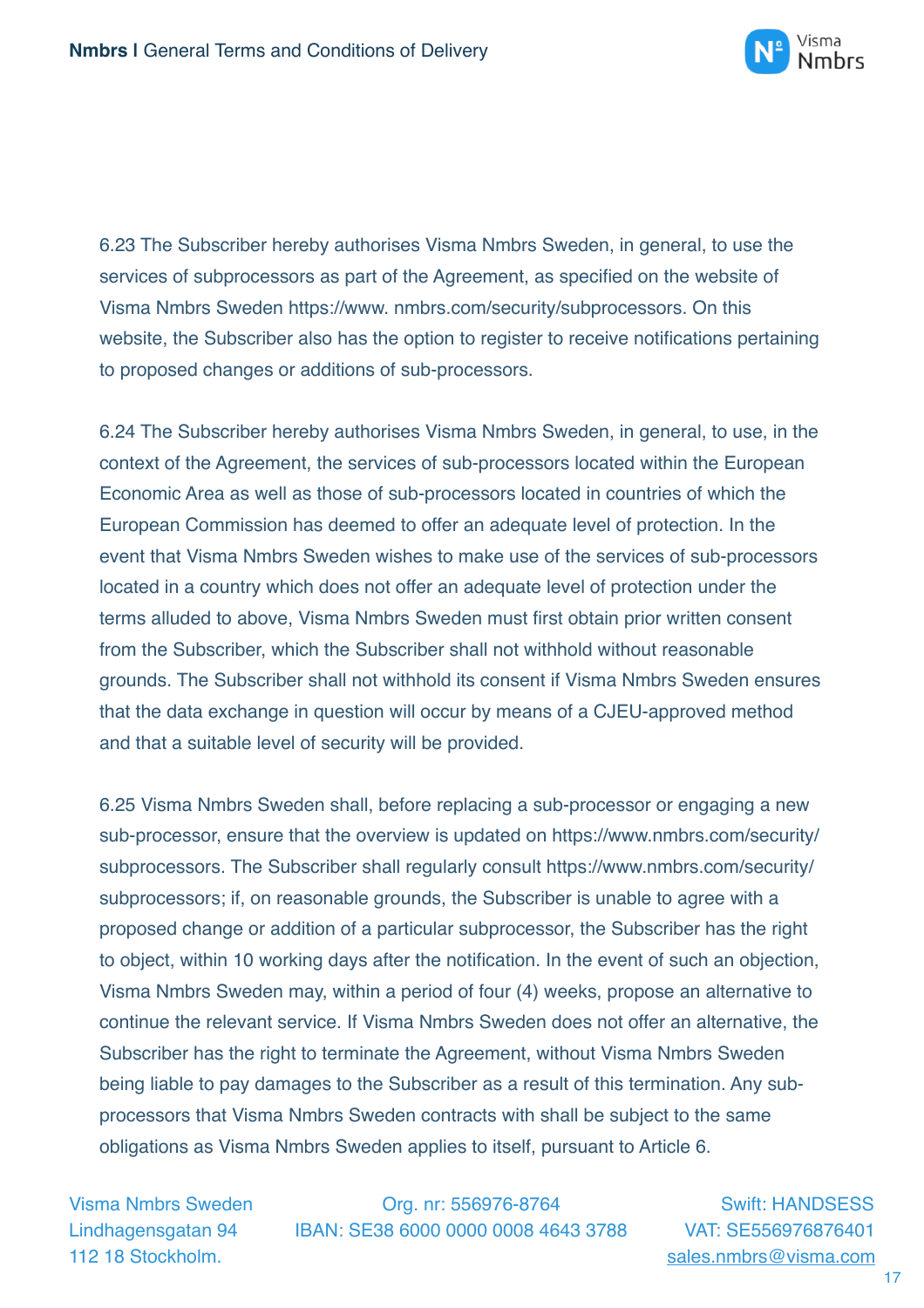

#### **7. Dissolution, termination and modification of the agreement**

7.1 The Subscription can be cancelled by the Subscriber with a notice period of one (1) month before the end of a calendar month in writing and by Visma Nmbrs Sweden with due observance of a written notice period of two (2) months at the end of a calendar year. Parties shall never be obliged to pay any compensation for termination.

7.2 After the Agreement has expired or been prematurely cancelled, Visma Nmbrs Sweden shall transfer all Personal Data within Nmbrs to the Subscriber within a reasonable timeframe, and/or delete or destroy all Personal Data at the Subscriber's request and confirm to the Subscriber in writing that all Personal Data within Nmbrs has been deleted or destroyed. If Visma Nmbrs Sweden is required by law to continue processing data, then it shall comply with the Subscriber's consent to the fullest extent allowed under Applicable Law.

7.3 Either Party may terminate the Subscription in writing, wholly or in part, with immediate effect and without any notice of default being required if the other Party is granted suspension of payments, whether or not temporary, if bankruptcy is declared with regard to the other Party or if the business of the other Party is liquidated or terminated other than as part of a reorganisation or merger, or if the executive authority over the business of the Subscriber changes. Visma Nmbrs Sweden shall never be under any obligation to refund any payments that have already been received or payment of any damage as a result of this termination. In the event of the Subscriber's bankruptcy, the Subscriber legally forfeits its right to use the software, websites and other related facilities.

7.4 The Subscriber has the right to change the agreed subscription form on the first day of a calendar month (upgrade or downgrade). Starting on the date of the change, the Subscriber shall owe the fee that is charged for the new subscription type.

Visma Nmbrs Sweden Org. nr: 556976-8764 Swift: HANDSESS Lindhagensgatan 94 IBAN: SE38 6000 0000 0008 4643 3788 VAT: SE556976876401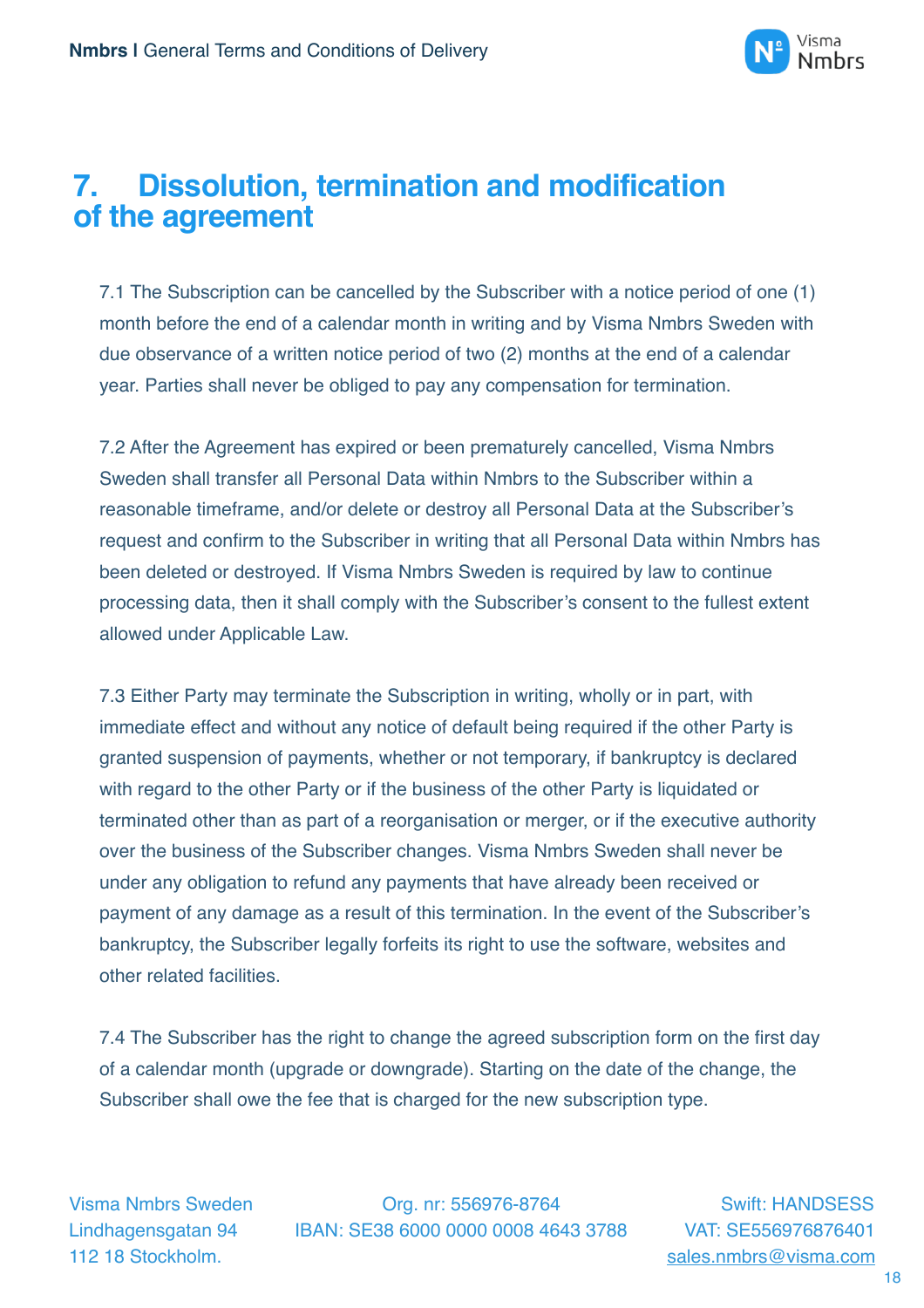

#### **8. Integrations and data exchange with third parties**

8.1 The Subscriber has the right to enter into contracts with third parties for the purpose of integrations/data exchanges and/or the purchase of services to complement the services provided by Visma Nmbrs Sweden.

8.2 The Subscriber shall enter into contracts alluded to in Article 8.1 directly with these third parties, whereby Visma Nmbrs Sweden will not, in any way whatsoever, be involved. These third parties will not be sub-processors of Visma Nmbrs Sweden, and Visma Nmbrs Sweden will not, in any way whatsoever, be liable for the actions of these third parties.

8.3 If the Subscriber chooses to (directly) connect/integrate its Nmbrs Environment to a third party, whether or not it uses one or more APIs of Visma Nmbrs Sweden, the Subscriber hereby authorises the exchange of data between Visma Nmbrs Sweden and the third party for all data indicated as relevant/ required by the third party. This may include the exchange of (personal) data and the storage of access or identification codes/tokens for the purpose of facilitating the exchange/integration of data.

8.4 The Subscriber is responsible for the correct installation and set-up of the integrations/data exchanges (including authorisations) between Nmbrs and the third parties selected by the Subscriber, whether or not one or more APIs of Visma Nmbrs Sweden is/are used.

8.5 Visma Nmbrs Sweden is never responsible and/or liable for the (correct) functioning of software belonging to the Subscriber and/or third parties which communicate/ exchange data with Nmbrs using the APIs of Visma Nmbrs Sweden.

Visma Nmbrs Sweden Org. nr: 556976-8764 Swift: HANDSESS Lindhagensgatan 94 IBAN: SE38 6000 0000 0008 4643 3788 VAT: SE556976876401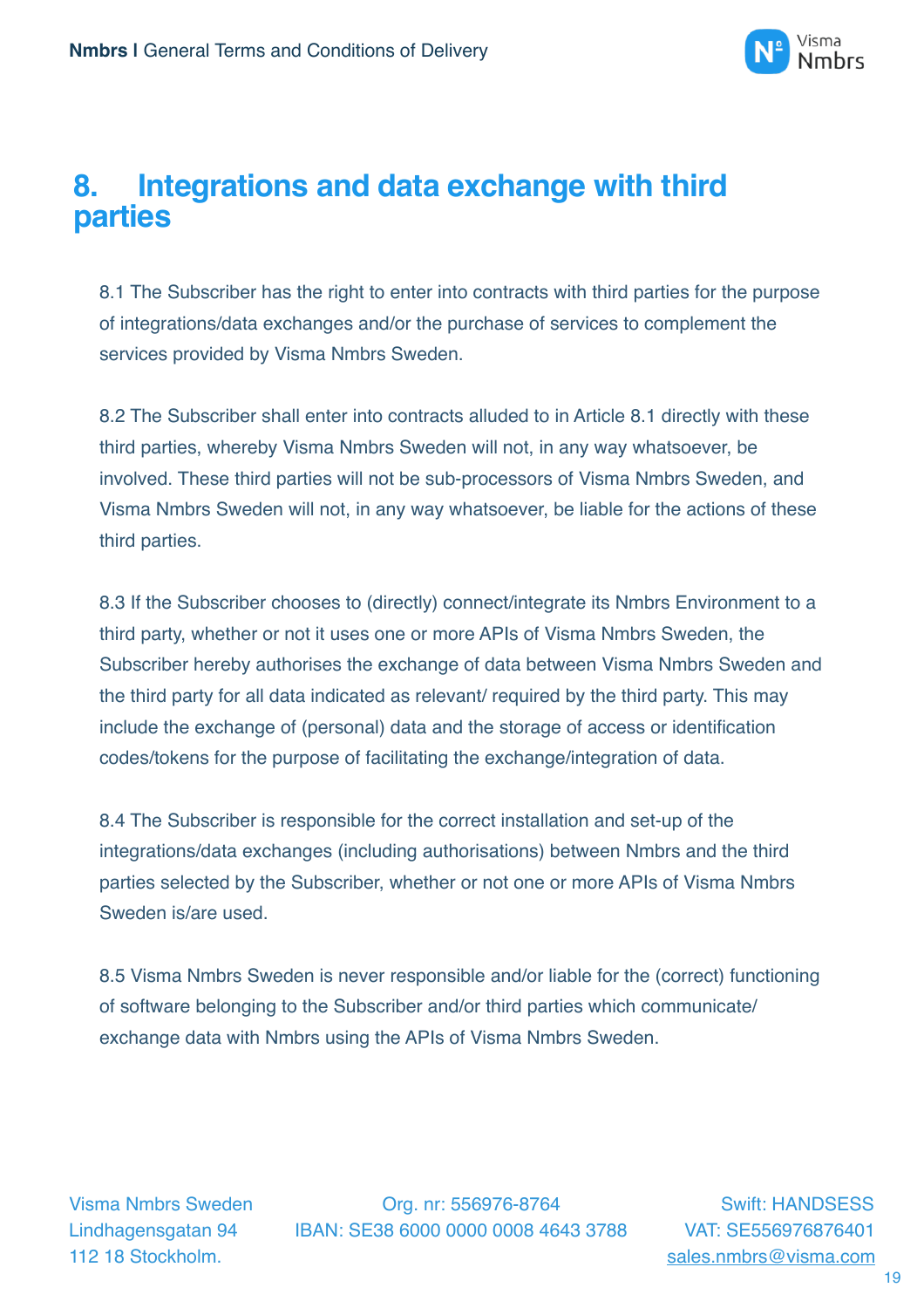

8.6 If the Subscriber uses one or more APIs from Visma Nmbrs Sweden such as those made available by Visma Nmbrs Sweden and/or via its website, then the Subscriber is granted a non-transferable, nonexclusive and non-sublicensable right to use the API for the duration of the Subscription within its own organisation and solely for internal purposes.

8.7 Visma Nmbrs Sweden is entitled at its own discretion to apply a request limit ('throttling') whenever API traffic generated by the Subscriber overloads the system to the point that it negatively impacts or prevents performance for other subscribers/users.

8.8 Visma Nmbrs Sweden reserves the right to charge additional fees to the Subscriber and/or third parties for the use of the API.

#### **9. Contacting users, offering services**

9.1 Visma Nmbrs Sweden is entitled to communicate directly with End Users within Nmbrs (i) to the extent necessary for ensuring the security and/or quality of its services; (ii) to make announcements related to maintenance, new functionalities and/or products; and (iii) to directly offer related services to Companies and/or End Users.

# **10. Contacting users, offering services**

10.1 Rights, including rights of use are granted in this case to the Subscriber under the condition that the Subscriber upholds all its payment obligations as defined in the Agreement.

Visma Nmbrs Sweden Org. nr: 556976-8764 Swift: HANDSESS Lindhagensgatan 94 IBAN: SE38 6000 0000 0008 4643 3788 VAT: SE556976876401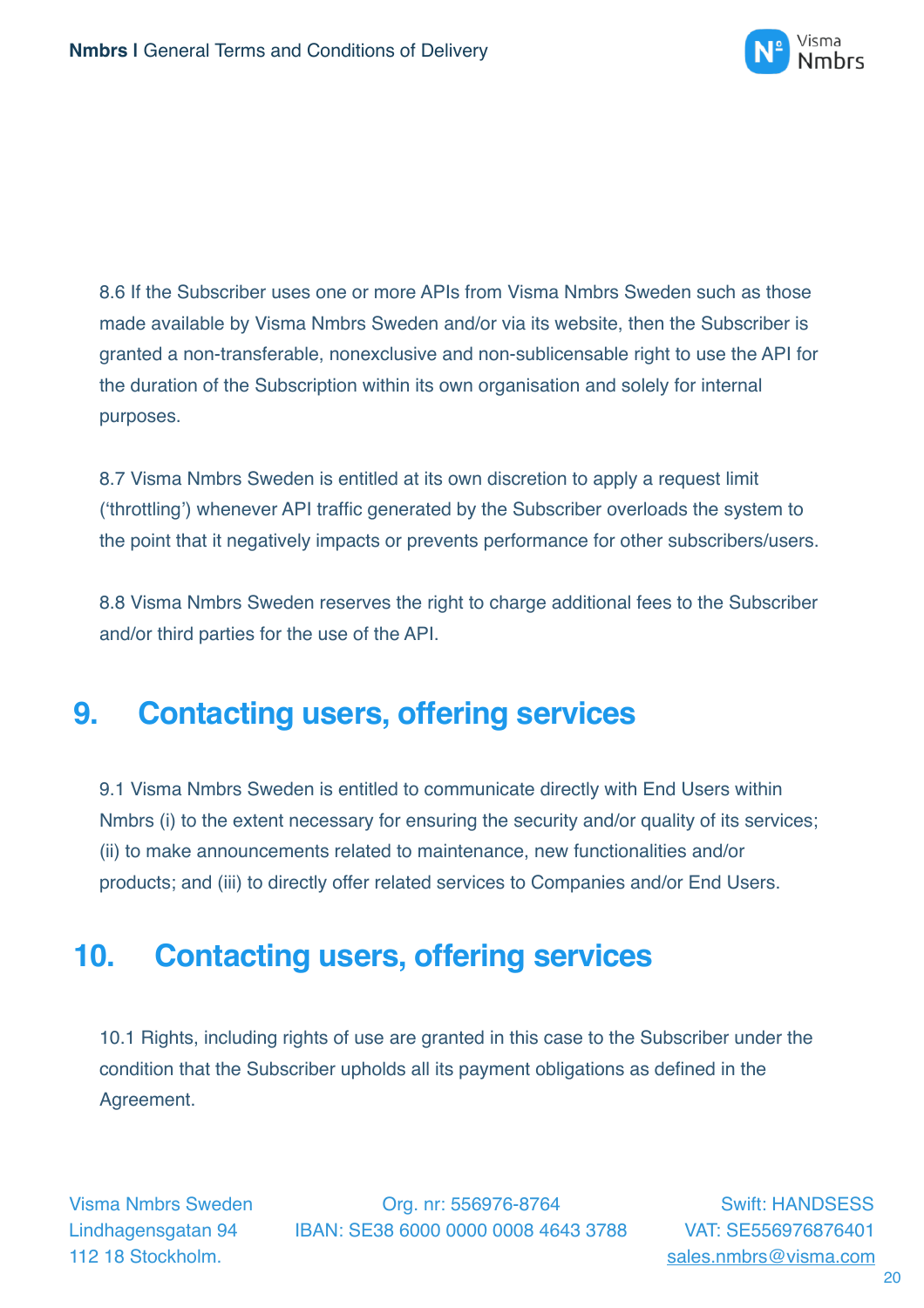

# **11. Intellectual property rights**

11.1 By accepting the Agreement, the Subscriber obtains a limited, non-exclusive, nontransferable, non-sublicensable right to use Nmbrs for the duration of the Agreement period, in observation of the limitations described in the Order Confirmation and these General Terms and Conditions.

11.2 All intellectual property rights to software, websites, databases (not the data entered by the Subscriber into Nmbrs) used by Visma Nmbrs Sweden in the execution of the Subscription, or provided to the Subscriber or maintained to that end, as well as preparatory materials in that regard, shall be held solely by the Visma Nmbrs Sweden or its suppliers. A Subscriber's right of use is non-exclusive, nontransferable to third parties and cannot be sub-licensed. Any right of use for Nmbrs exclusively covers the use of Nmbrs on the Infrastructure of Visma Nmbrs Sweden (referred to in Article 19 Paragraph 1); this right does not include a right of use by Nmbrs on computer systems other than the infrastructure of Visma Nmbrs Sweden.

11.3 The Subscriber shall not be allowed to remove or modify any designation concerning the confidential nature or concerning copyrights, trademarks, trade names or any other intellectual property rights from Nmbrs manuals, websites, databases or materials.

Visma Nmbrs Sweden Org. nr: 556976-8764 Swift: HANDSESS Lindhagensgatan 94 IBAN: SE38 6000 0000 0008 4643 3788 VAT: SE556976876401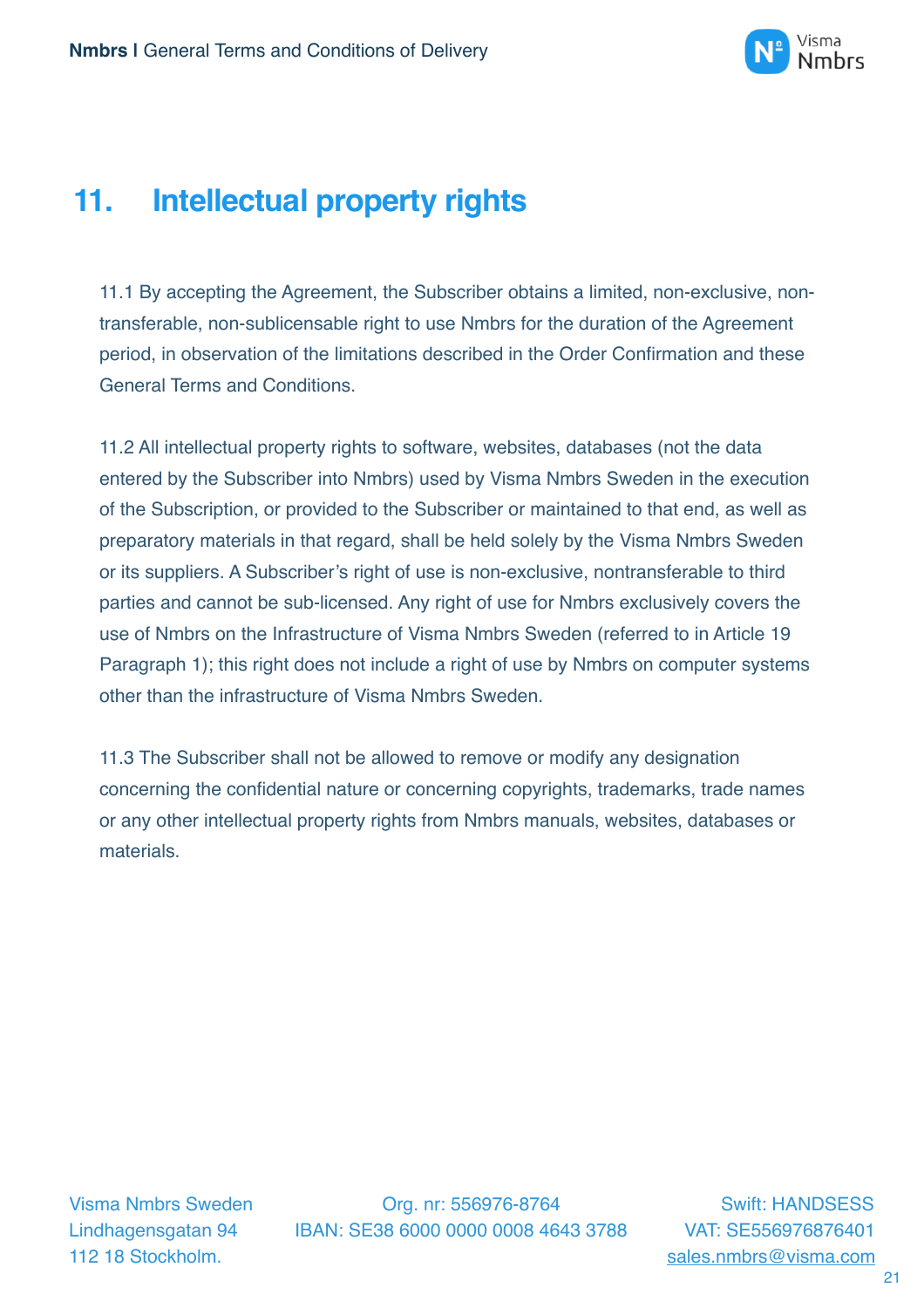

11.4 Visma Nmbrs Sweden indemnifies the Subscriber against any legal action from a third party based on the allegation that software, websites, databases or other materials developed by Visma Nmbrs Sweden infringe on an Intellectual Property right of that third party, provided that the Subscriber informs Visma Nmbrs Sweden in writing forthwith about the existence and the contents of the legal action and leaves the disposal of the case, including agreeing possible settlements, entirely to Visma Nmbrs Sweden For that purpose, the Subscriber shall grant Visma Nmbrs Sweden the necessary authorisations, information and cooperation to Visma Nmbrs Sweden This duty of indemnification shall be cancelled if the infringement concerned is related to (i) materials made available to Visma Nmbrs Sweden by the Subscriber to use, edit, process or incorporate, and/or (ii) modifications which the Subscriber has made in the Software, website, databases, Equipment or other materials or has ordered third parties to make without written permission from Visma Nmbrs Sweden If it has been irrevocably established by law that software, websites, databases or other materials developed by Visma Nmbrs Sweden itself infringe on any Intellectual Property Right belonging to a third party or if, in Visma Nmbrs Sweden's opinion, there is a serious chance that such infringement shall occur, Visma Nmbrs Sweden shall, if possible, ensure that the Subscriber can continue to use the delivered, or functionally equivalent other software, websites, databases or other materials concerned undisturbed. Any other or furtherreaching obligation by Visma Nmbrs Sweden to indemnify is excluded. The Subscriber warrants the rights of third parties are not incompatible with provision to Visma Nmbrs Sweden of databases or other materials designed for use, adaptation or installation. The Subscriber indemnifies Visma Nmbrs Sweden against any claim by a third party based on the allegation that such provision, use, adaptation, installation or incorporation infringes on any right of that third party.

Visma Nmbrs Sweden Org. nr: 556976-8764 Swift: HANDSESS Lindhagensgatan 94 IBAN: SE38 6000 0000 0008 4643 3788 VAT: SE556976876401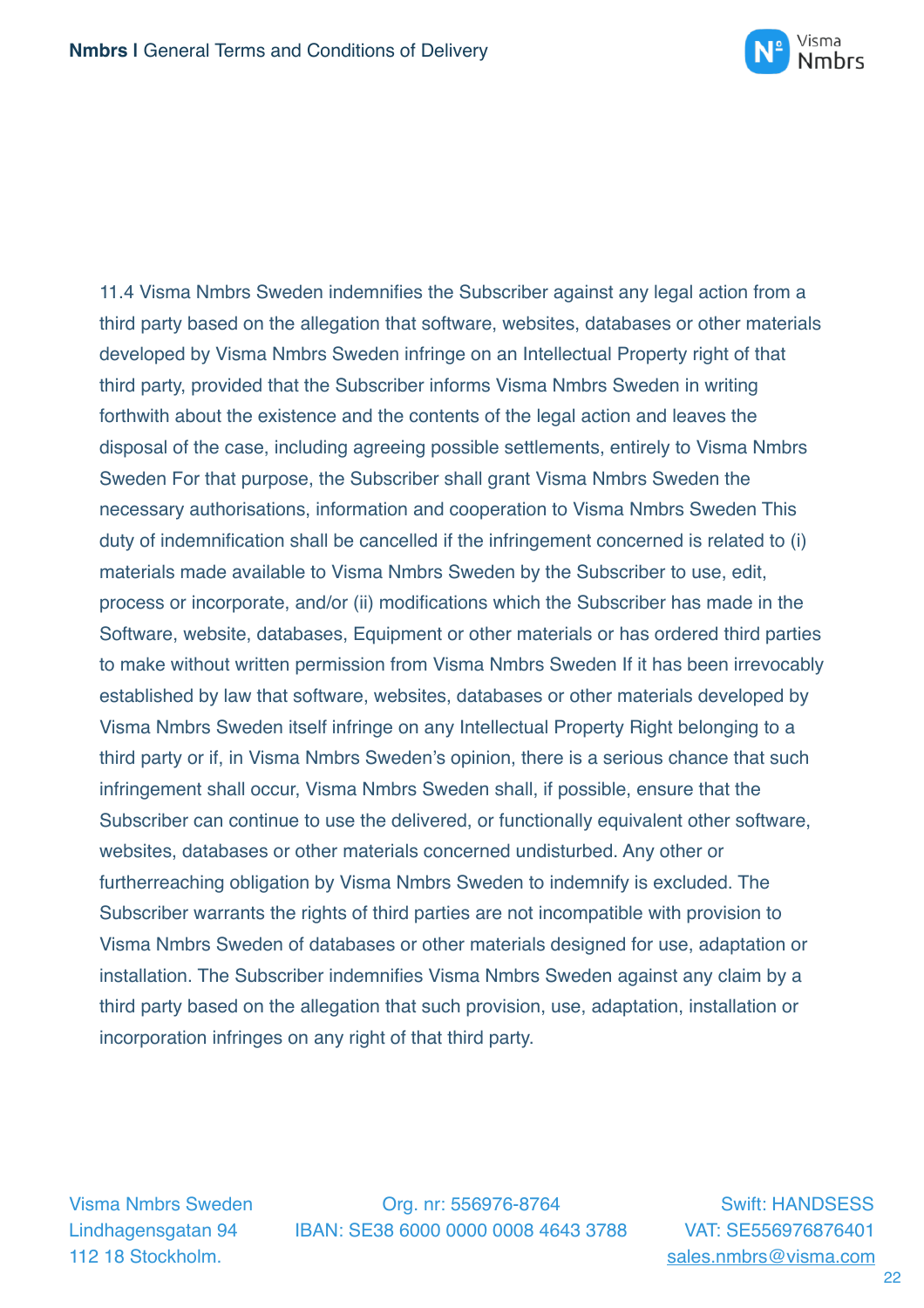

#### **12. (Other) the Subscriber responsibilities**

12.1 To enable Visma Nmbrs Sweden to execute the Subscription adequately, the Subscriber shall at all times supply Visma Nmbrs Sweden with the data and information which is needed to enable Visma Nmbrs Sweden to execute the Agreement adequately including the supplying of information regarding all facts and circumstances that may have an impact on the service and its availability.

12.2 The Subscriber shall bear the risk of the selection, the (proper) use, the proper application and proper management, including control of the configurations, in its organization of Nmbrs, websites, databases and other products and materials and services to be provided by Visma Nmbrs Sweden The Subscriber is responsible for the (control of the) the accuracy of the data processed using a service provided by Visma Nmbrs Sweden and the way in which the results of the service are deployed. The Subscriber is also responsible for the instruction to users and the use by users, whether or not these users are in a relationship of authority with the Subscriber.

12.3 Visma Nmbrs Sweden is not responsible for the proper operation of infrastructure (other than the Infrastructure of Visma Nmbrs Sweden) which belongs to the Subscriber or third party and is necessary for the use of the Subscription. Visma Nmbrs Sweden shall never be liable for damages or costs due to transmission errors, failure or nonavailability of these facilities, unless the Subscriber proves that these damages or costs result from intent or gross negligence by the Visma Nmbrs Sweden management.

12.4 The Subscriber must at all times use the most recent version of the standard user manual(s) associated with the agreed service(s) and as made available by Visma Nmbrs Sweden through its website.

Visma Nmbrs Sweden Org. nr: 556976-8764 Swift: HANDSESS Lindhagensgatan 94 IBAN: SE38 6000 0000 0008 4643 3788 VAT: SE556976876401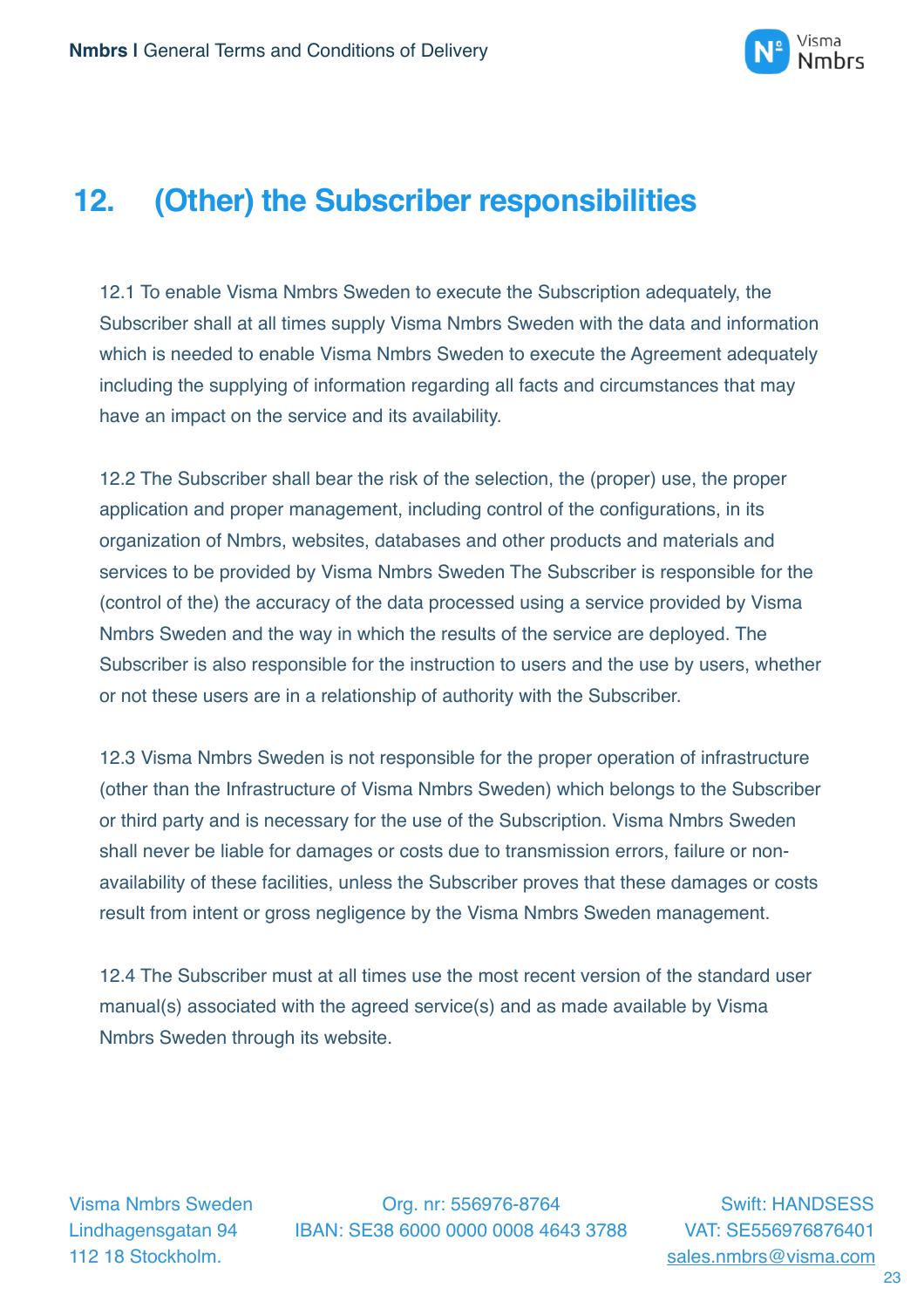

12.5 The Subscriber shall make an inventory of the risks for his organisation on the basis of information supplied by Visma Nmbrs Sweden with regard to steps for the prevention or limitation of the consequences of breakdowns, defects in the services, mutilation or loss of data or other incidents, and if necessary, take additional measures. Visma Nmbrs Sweden is prepared to grant reasonable cooperation in taking further precautions at the request of the Subscriber on (financial) conditions to be stated by Visma Nmbrs Sweden, Visma Nmbrs Sweden shall never be responsible for the repair of mutilated or lost data.

12.6 The Subscriber shall be responsible and liable to Visma Nmbrs Sweden for any use by the Subscriber of the Nmbrs Subscription for third parties. The Subscriber shall indemnify Visma Nmbrs Sweden against third parties for compensation of damage in that respect.

12.7 At all times and in all cases, the Subscriber shall use the Subscription with due care and in compliance with Applicable Law. Specifically, the Subscriber shall at all times respect the property rights and other rights of third parties as well as the privacy of third parties, and shall not unlawfully distribute data, allow unauthorised access to systems or distribute viruses or other harmful software, and shall refrain from any criminal act or violation of any legal obligation.

Visma Nmbrs Sweden Org. nr: 556976-8764 Swift: HANDSESS Lindhagensgatan 94 IBAN: SE38 6000 0000 0008 4643 3788 VAT: SE556976876401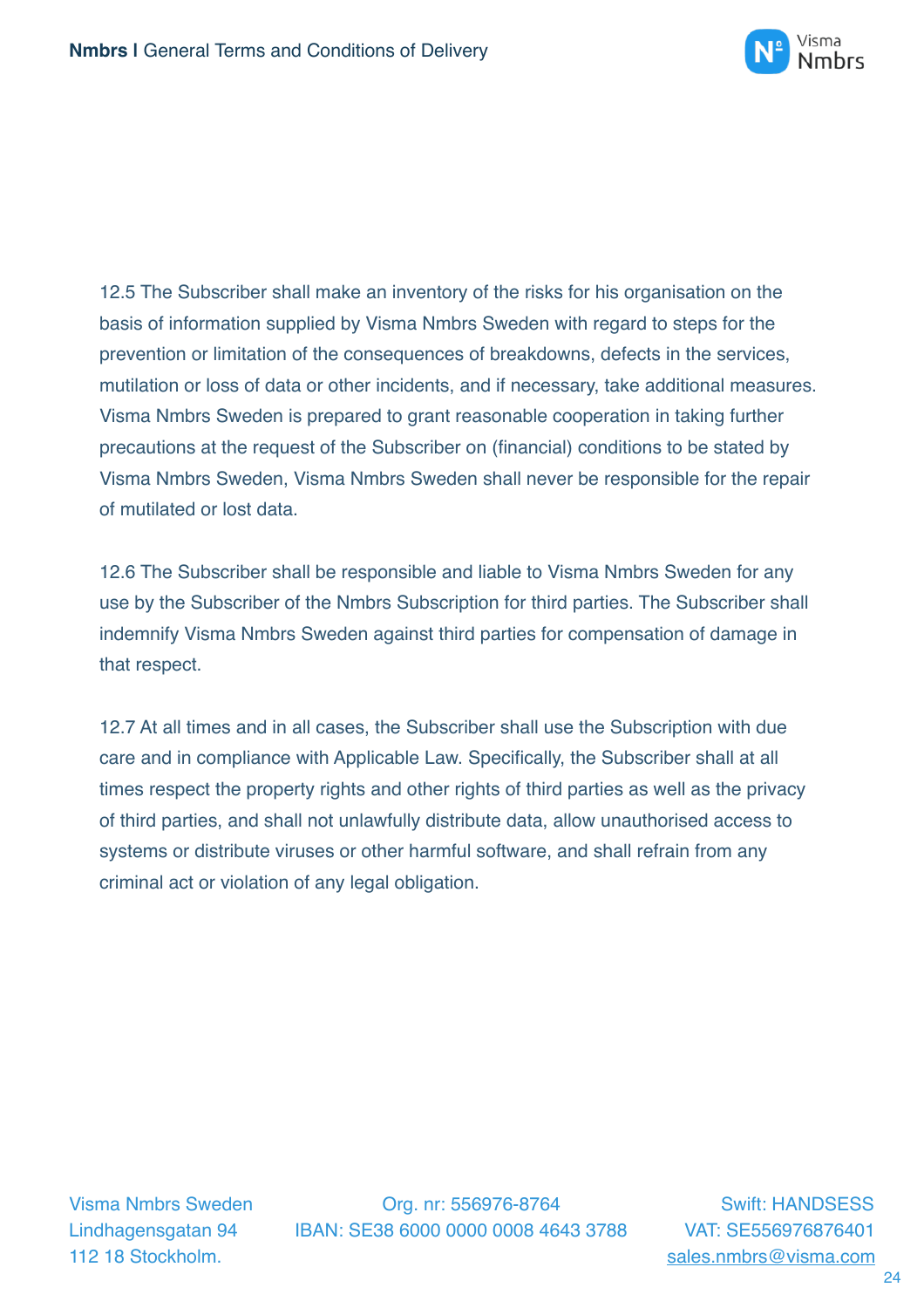

12.8 In order to avoid any liability towards third parties or to limit the consequences of this, Nmbrs is at all times entitled to take measures with regard to an action or omission by or at the risk of the Subscriber. The Subscriber is obliged to remove information (including uploaded images, logos, texts etc.) forthwith at the first written request by Visma Nmbrs Sweden Failure to do so entitles Visma Nmbrs Sweden to opt to remove the data or to render access thereto impossible. Furthermore, Nmbrs is, in case of breach or threat of breach of the Agreement, entitled to, with immediate effect and without any notice of default, refuse the Subscriber access to the systems of Visma Nmbrs Sweden and/or the use of a subdomain name, e-mail address and/or system name and is therefore not liable to the Subscriber for damages. The aforementioned specifically leaves any other measures or the execution of other rights of Visma Nmbrs Sweden towards the Subscriber intact. In that event Visma Nmbrs Sweden is also entitled to terminate the Agreement with immediate effect, without being liable towards the Subscriber in this connection.

12.9 Visma Nmbrs Sweden cannot be expected to form a judgement regarding the foundation of the liabilities of third parties or the defence of the Subscriber or to be involved in any way in a dispute between a third party and the Subscriber. The Subscriber shall have to come to an understanding with the third party concerned and inform Visma Nmbrs Sweden in writing and with well-founded documents.

# **13. Delivery terms**

13.1 All (delivery) periods and (delivery) terms are indicative.

13.2 Visma Nmbrs Sweden shall only be in default after prior full and detailed written notice with a reasonable period within which to comply.

Visma Nmbrs Sweden Org. nr: 556976-8764 Swift: HANDSESS Lindhagensgatan 94 IBAN: SE38 6000 0000 0008 4643 3788 VAT: SE556976876401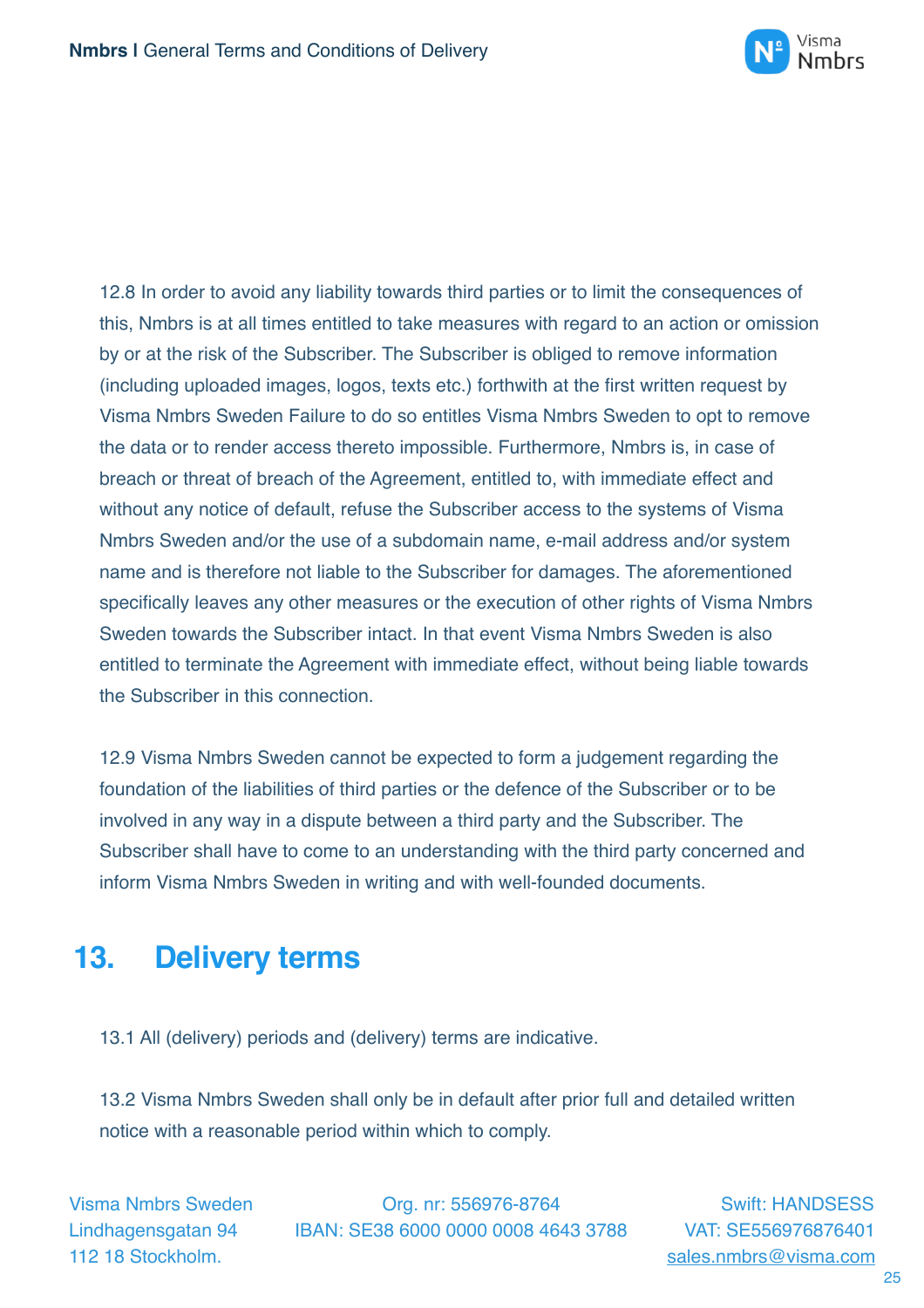

#### **14. General execution of services**

14.1 Visma Nmbrs Sweden shall render the service with due care, to the best of its ability, and, in this case, in accordance with the written agreements and procedures established in consultation with the Visma Nmbrs Sweden Mäster Samuelsgatan 60 111 21 Stockholm Organisationsnummer 556976-8764 IBAN: SE38 6000 0000 0008 4643 3788 Swift: HANDSESS VAT: SE556976876401 sales@nmbrs.se

14.2 Visma Nmbrs Sweden shall not guarantee that as part of the Subscription the service shall be errorfree or function without interruptions. Visma Nmbrs Sweden shall endeavour to repair defects in the software within a reasonable period of time in accordance with the provisions of these Terms and Conditions. Visma Nmbrs Sweden cannot guarantee that defects in Software that has not been developed by Visma Nmbrs Sweden can be remedied.

14.3 Visma Nmbrs Sweden renders the service solely at the Subscriber's behest. If Visma Nmbrs Sweden carries out work activities involving the Subscriber's data on the grounds of a request or official order issued by a government body or in connection with a legal obligation, then the associated costs shall be charged to the Subscriber.

14.4 Visma Nmbrs Sweden may alter the content of scope of the service in response to changes in relevant legislation or regulations or other guidelines issued by competent authorities. If such alterations result in a change to the procedures that are in force with the Subscriber, Visma Nmbrs Sweden shall inform the Subscriber of this as soon as possible and the costs of this alteration shall be charged to the Subscriber.

Visma Nmbrs Sweden Org. nr: 556976-8764 Swift: HANDSESS Lindhagensgatan 94 IBAN: SE38 6000 0000 0008 4643 3788 VAT: SE556976876401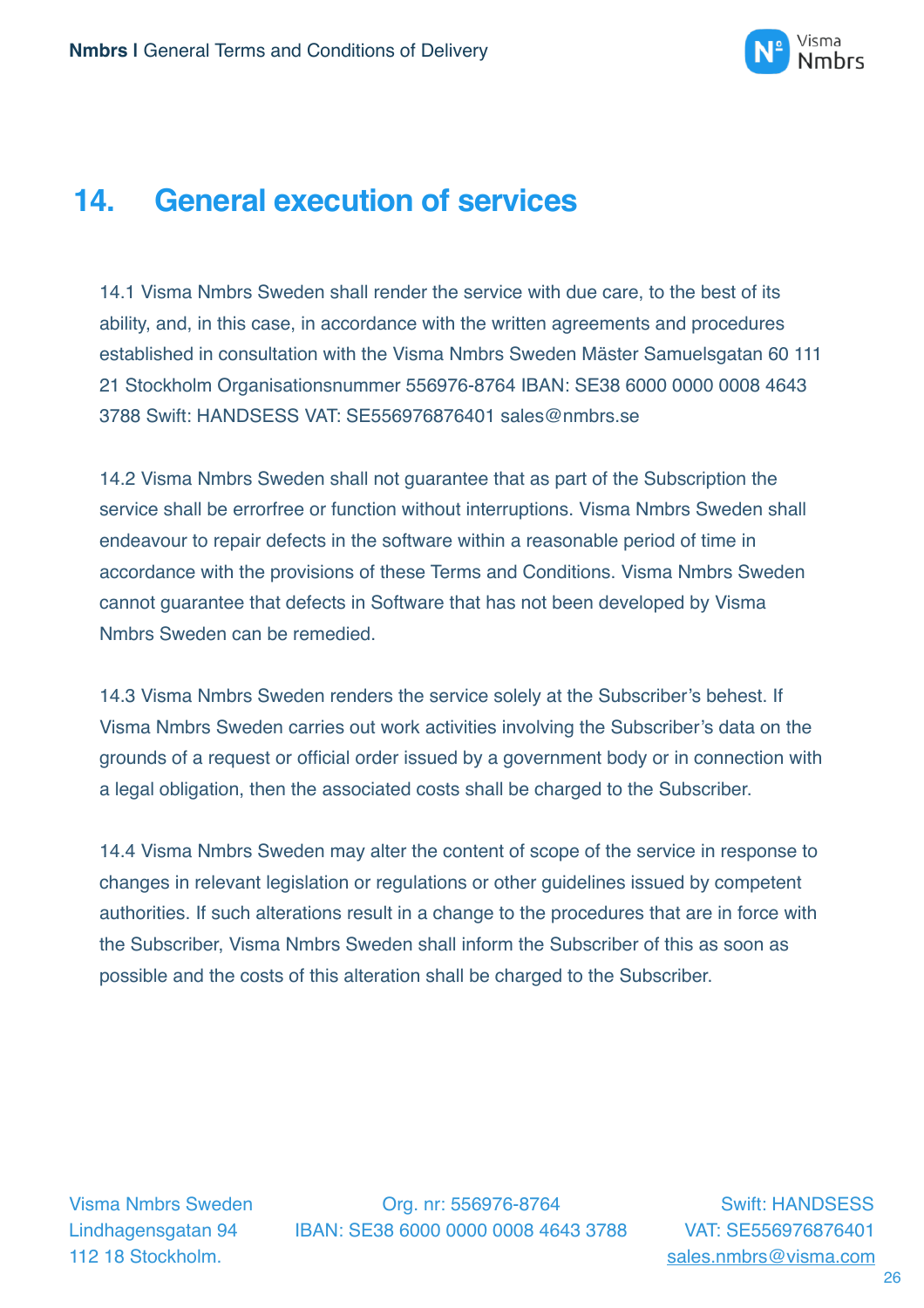

14.5 Visma Nmbrs Sweden may continue the execution of the service using a new or amended version of Nmbrs, where the functionality shall be equivalent or improved compared to the agreed functionality. Visma Nmbrs Sweden is not obliged to maintain, change or add certain features or functionalities of the service or Nmbrs specifically for the Subscriber. Visma Nmbrs Sweden is entitled to charge additional fees for new functionalities.

14.6 Visma Nmbrs Sweden may take the service fully or partly out of use temporarily for preventive, corrective and adaptive maintenance. The Subscriber shall cooperate as required by Visma Nmbrs Sweden, including the temporary suspension of the use of the service by the Subscriber if Visma Nmbrs Sweden deems this necessary. Visma Nmbrs Sweden shall not prolong this unnecessarily and shall perform this outside working hours as much as possible and, depending on the circumstances, perform this after having informed the Subscriber.

14.7 The Subscriber guarantees that all materials, data, software, procedures and instructions made available by him to Visma Nmbrs Sweden in the performance of its services are always correct and complete and that all data and data carriers provided to Visma Nmbrs Sweden meet the appropriate predetermined specifications and instructions of Visma Nmbrs Sweden The Subscriber must have sufficient bandwidth. It is assumed that at all times at minimum, the bandwidth (both download and upload) as indicated on the website of Nmbrs is available for the workstation from which Nmbrs is used to measure via an independent website such as www.speedtest.nl. However, it is not necessary that every individual workstation has this bandwidth.

14.8 Visma Nmbrs Sweden is not obliged to perform data conversion.

Visma Nmbrs Sweden Org. nr: 556976-8764 Swift: HANDSESS Lindhagensgatan 94 IBAN: SE38 6000 0000 0008 4643 3788 VAT: SE556976876401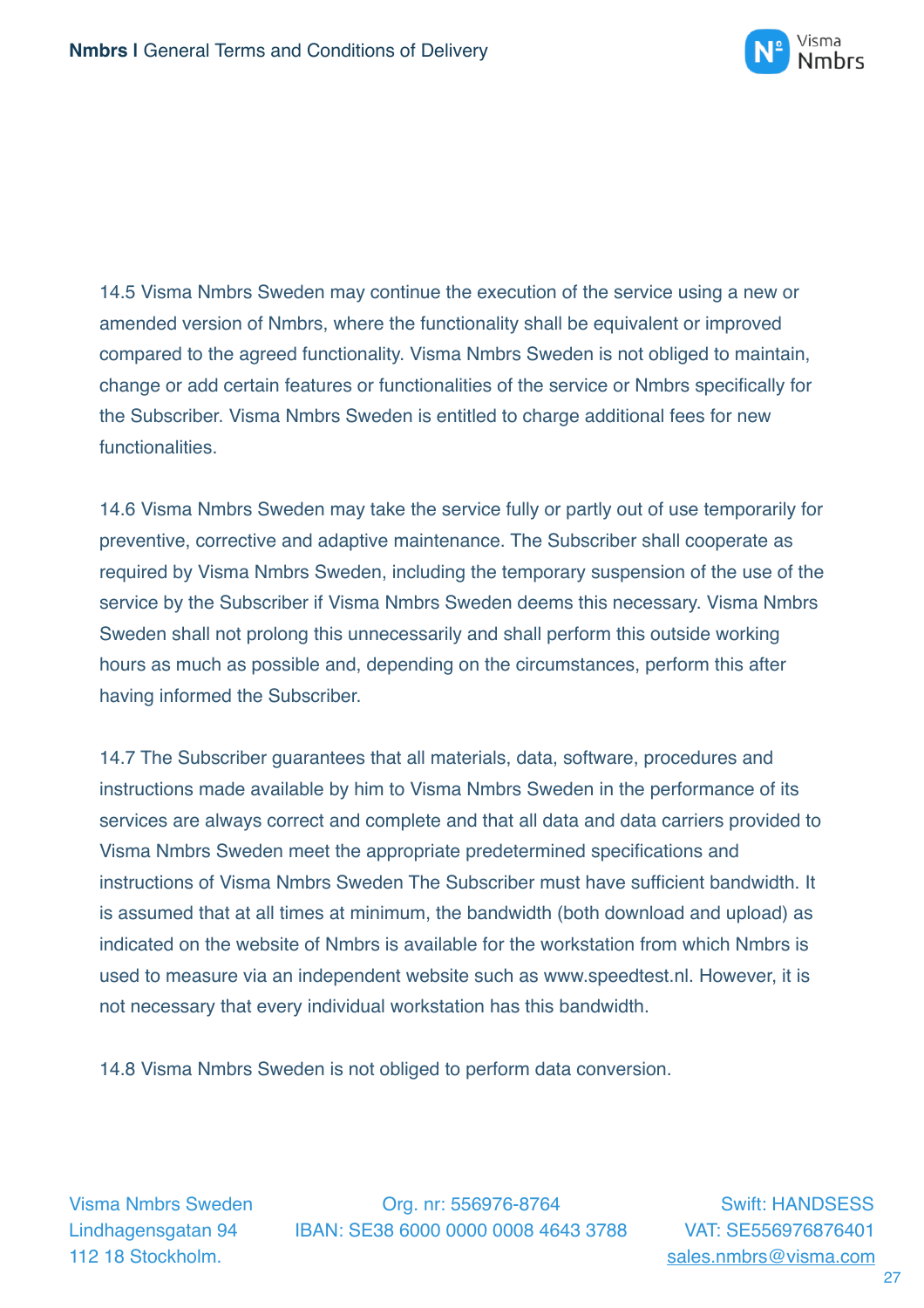

14.9 If and to the extent necessary or desirable, if the defects in the results of the service (processing of payroll and staff data) owing to the Subscription are a direct result of software, procedures or actions for which Visma Nmbrs Sweden, owing to the Subscription, is expressly responsible, shall Visma Nmbrs Sweden repeat the services in order to repair these imperfections, provided the Subscriber informs Visma Nmbrs Sweden as soon as possible but no later than one week after receiving the results, in a detailed written report. Only if the defects in service are attributable to Visma Nmbrs Sweden shall the repetition be executed free of charge; in all other cases Visma Nmbrs Sweden shall charge the costs of any repetition according to its usual rates. If repair of the defects attributable to Visma Nmbrs Sweden, in the opinion of Visma Nmbrs Sweden, is not technically or reasonably possible, Visma Nmbrs Sweden shall credit the Subscriber for the relevant services owed, without further or otherwise being liable to the Subscriber. The Subscriber has no other rights owing to defects in the service other than those described above.

14.10 Visma Nmbrs Sweden shall endeavour to modify Nmbrs promptly to comply with changes in relevant legislation and regulations, but cannot guarantee that this will be done.

14.11 Visma Nmbrs Sweden cannot guarantee that the subdomain and/or system name preferred by the Subscriber will be assigned to the Subscriber.

14.12 Visma Nmbrs Sweden is not responsible for the content and composition of the subdomain name and/or system name and the use made of the subdomain name and/ or system name. The Subscriber guarantees towards Visma Nmbrs Sweden that it is entitled to use the domain name and that its use is not unlawful towards one or more third parties. Subscriber indemnifies Visma Nmbrs Sweden against any claim from a third party in relation to the subdomain name and/or system name.

Visma Nmbrs Sweden Org. nr: 556976-8764 Swift: HANDSESS Lindhagensgatan 94 IBAN: SE38 6000 0000 0008 4643 3788 VAT: SE556976876401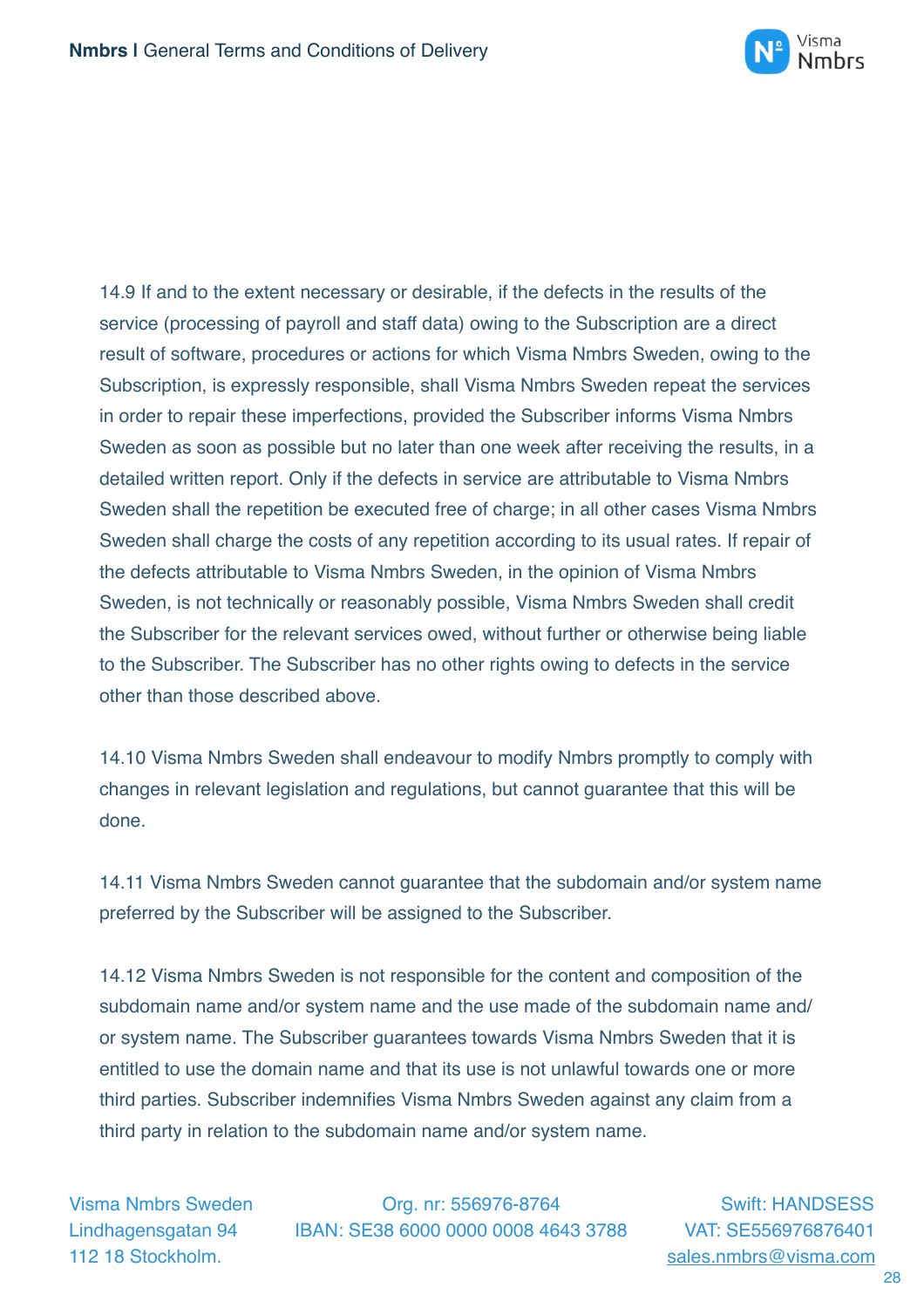

#### **15. Limitation of liability of Visma Nmbrs Sweden**

15.1 Visma Nmbrs Sweden's total liability for an attributable failure in the performance of the Subscription or any other reason, specifically including any failure to observe a warranty obligation agreed with the Subscriber, shall be limited to a reimbursement of the direct damage up to a maximum amount equal to the total of the fees (excl. VAT) that were paid for the Subscription in the twelve (12) months prior to the harmful event. The total cumulative liability Visma Nmbrs Sweden for direct damage shall, however, under no circumstances exceed the amount of €100,000 (one hundredthousand euros). Visma Nmbrs Sweden can only be held liable to compensate for direct damage. The term direct damage shall be taken to mean: a) The reasonable costs incurred by the Subscriber for keeping its old system or systems and the related facilities operational out of necessity, because Visma Nmbrs Sweden has failed to deliver on a binding final date of delivery, less any possible savings caused by the delayed delivery; b) The reasonable costs incurred to determine the cause and the amount of the damage, insofar as this assessment relates to direct damage in the sense of these Terms and Conditions; and c) The reasonable costs incurred to prevent or limit the damage, insofar as the Subscriber proves that these costs have led to prevention or a limitation of the direct damage in the sense of this article.

15.2 Visma Nmbrs Sweden's total liability for damage due to death or bodily injury or for property damage shall under no circumstances exceed the amount of €1,250,000 (one million, two hundred and fifty thousand euros).

Visma Nmbrs Sweden Org. nr: 556976-8764 Swift: HANDSESS Lindhagensgatan 94 IBAN: SE38 6000 0000 0008 4643 3788 VAT: SE556976876401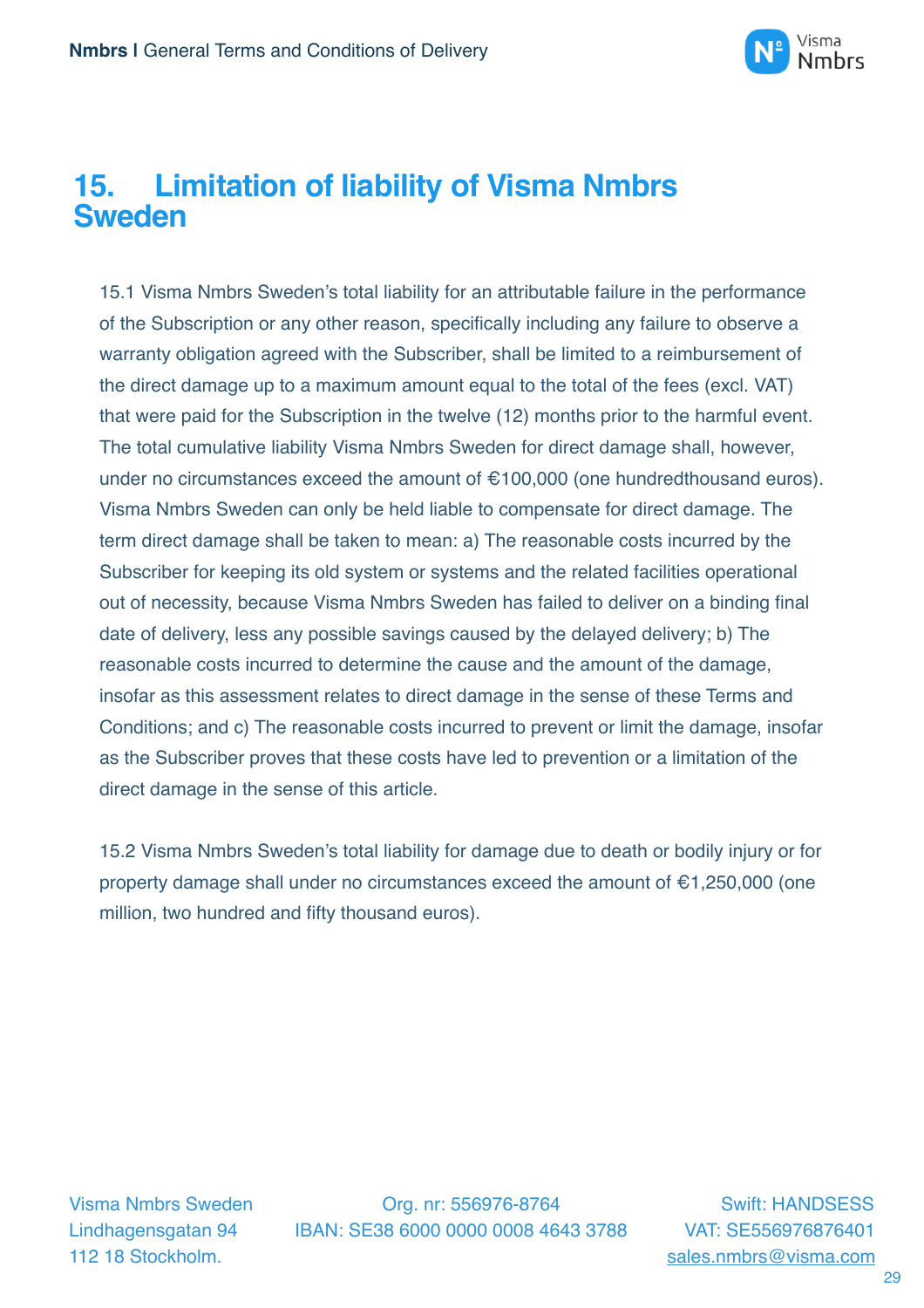

15.3 The liability of Visma Nmbrs Sweden for indirect damages, consequential damages, lost profits, fines or additional assessments, lost savings, loss of goodwill, loss due to business interruption, loss resulting from claims by customers of the Subscribers, damage relating to the use of the Subscriber to Visma Nmbrs Sweden prescribed materials or software from third parties and damage relating to the use of the Subscriber to Visma Nmbrs Sweden suppliers prescribed is excluded. Visma Nmbrs Sweden cannot be held liable in any way for damage resulting from improper use of the service, such as the incorrect application of function separation, inappropriate management of passwords or misuse. Visma Nmbrs Sweden shall also be excluded from liability due to mutilation, destruction or loss of data or documents.

15.4 The exclusions and restrictions of Visma Nmbrs Sweden's liability, as described in the previous paragraphs of this Article 15 are without prejudice to the other exclusions and restrictions of liability of Visma Nmbrs Sweden under the Agreement.

15.5 The aforementioned exclusions and limitations in Article 15.1 shall apply only if and insofar as the damage is the result of wilful misconduct or gross negligence of the management of Visma Nmbrs Sweden.

15.6 The liability of Visma Nmbrs Sweden due to attributable breach of contract occurs only if the Subscriber immediately submits written notice to Visma Nmbrs Sweden of the breach whereby a reasonable term for correction of the breach is set and Visma Nmbrs Sweden continues to fail in the fulfilment of its obligations after that term.

15.7 Any claim for damages against Visma Nmbrs Sweden expire after a period of twenty-four months after the submission of the claim.

Visma Nmbrs Sweden Org. nr: 556976-8764 Swift: HANDSESS Lindhagensgatan 94 IBAN: SE38 6000 0000 0008 4643 3788 VAT: SE556976876401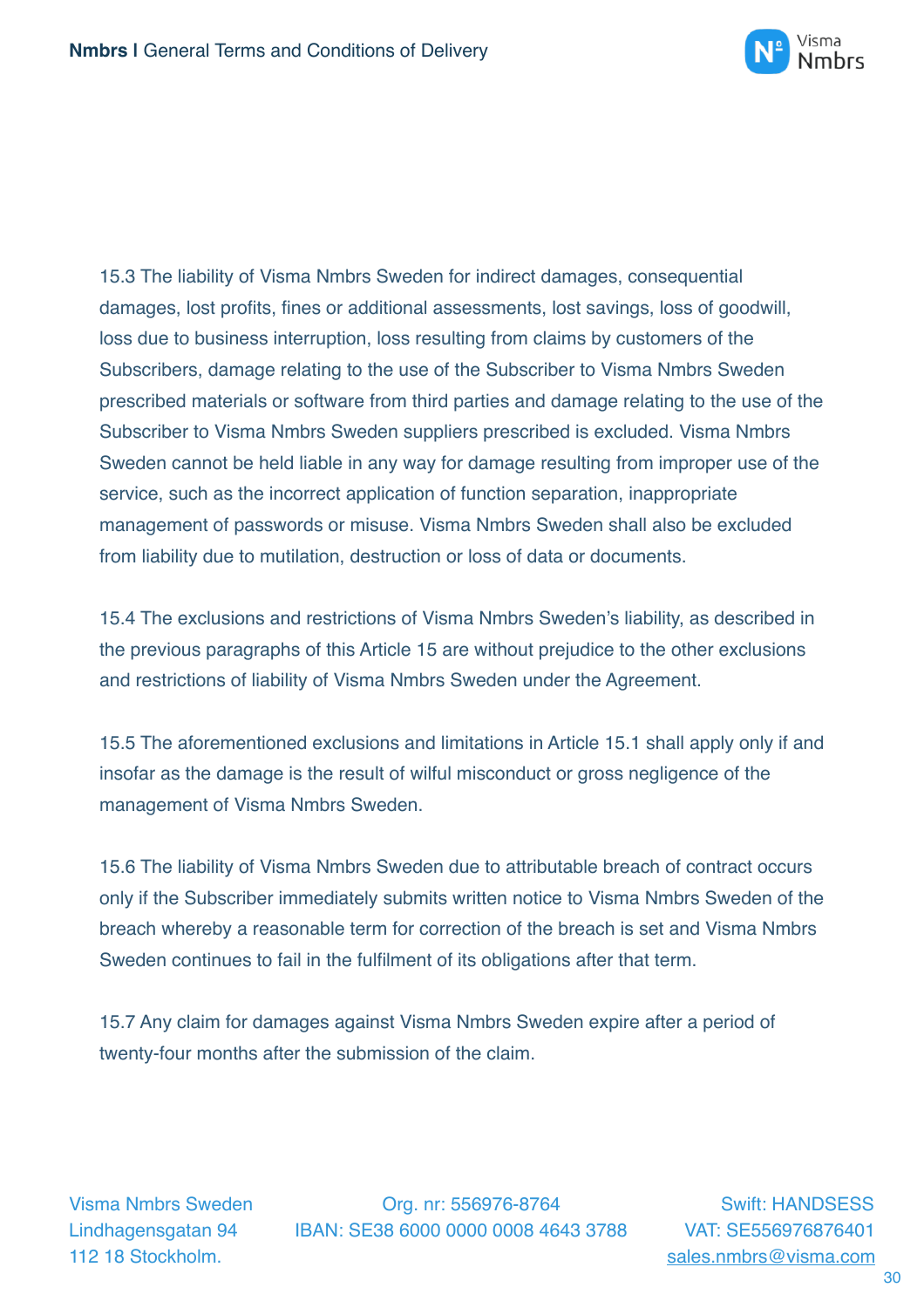

15.8 The Subscriber acknowledges that the aforementioned limitations of liability are discounted from the fee that the Subscriber owes for the subscription and must therefore be deemed reasonable.

## **16. Force Majeure**

16.1 Force majeure shall be taken to mean force majeure of Visma Nmbrs Sweden's suppliers, governmental measures, electricity failure, Internet failure, computer network or telecommunications facilities failure, work occupation, strike, and the non-availability of one or more employees. If a force majeure situation exceeds thirty (30) days, each party shall have the right to terminate the Subscription in writing. Which has already been performed pursuant to the Subscription is charged proportionately in that case, without the parties owing each other anything.

## **17. Amendments and additional work**

17.1 The Subscriber may request to restore a backup, on payment of the appropriate rate applicable at Visma Nmbrs Sweden An appointment must be made separately for this service. Visma Nmbrs Sweden shall endeavour to restore the backup within one (1) business day and charge the rate currently applicable.

17.2 If Visma Nmbrs Sweden has carried out performances at the request or upon prior agreement of the Subscriber that are outside the content or the scope of the agreed work and/or performances, this work or these performances shall be paid for in accordance with Visma Nmbrs Sweden's usual rates. Visma Nmbrs Sweden is never obliged to accede to such a request and may require that a separate written agreement be concluded for this.

Visma Nmbrs Sweden Org. nr: 556976-8764 Swift: HANDSESS Lindhagensgatan 94 IBAN: SE38 6000 0000 0008 4643 3788 VAT: SE556976876401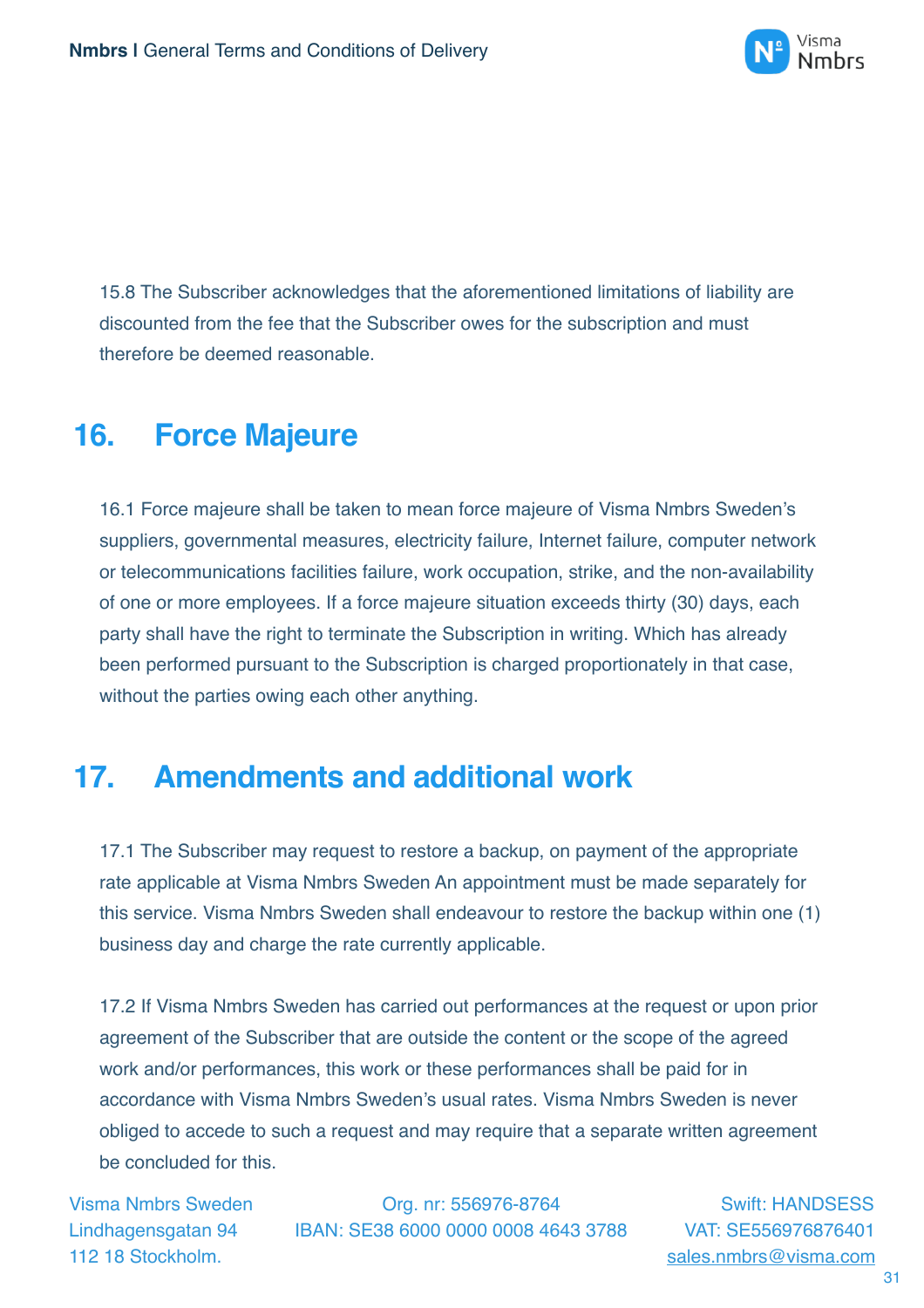

## **18. Transfer of rights and obligations**

18.1 The Subscriber shall not be entitled to sell and/or transfer the rights and/or obligations under the Subscription to a third party.

18.2 Visma Nmbrs Sweden is entitled to transfer its rights to payment of fees to a third party.

## **19. Applicable law and disputes**

19.1 The Agreements between Visma Nmbrs Sweden and the Subscriber are governed by Dutch law. The Vienna Sales Convention of 1980 does not apply.

19.2 Disputes which may arise between Visma Nmbrs Sweden and the Subscriber originating from an agreement or subsequent agreements between Visma Nmbrs Sweden and the Subscriber shall be settled by arbitration in accordance with the Arbitration Rules of the 'Stichting Geschillenoplossing Automatisering', registered in The Hague, without prejudice to the right of each party to seek remedy in interlocutory arbitration proceedings and without prejudice to the right of either party to take precautionary legal measures (see www.sgoa.eu).

Visma Nmbrs Sweden Org. nr: 556976-8764 Swift: HANDSESS Lindhagensgatan 94 IBAN: SE38 6000 0000 0008 4643 3788 VAT: SE556976876401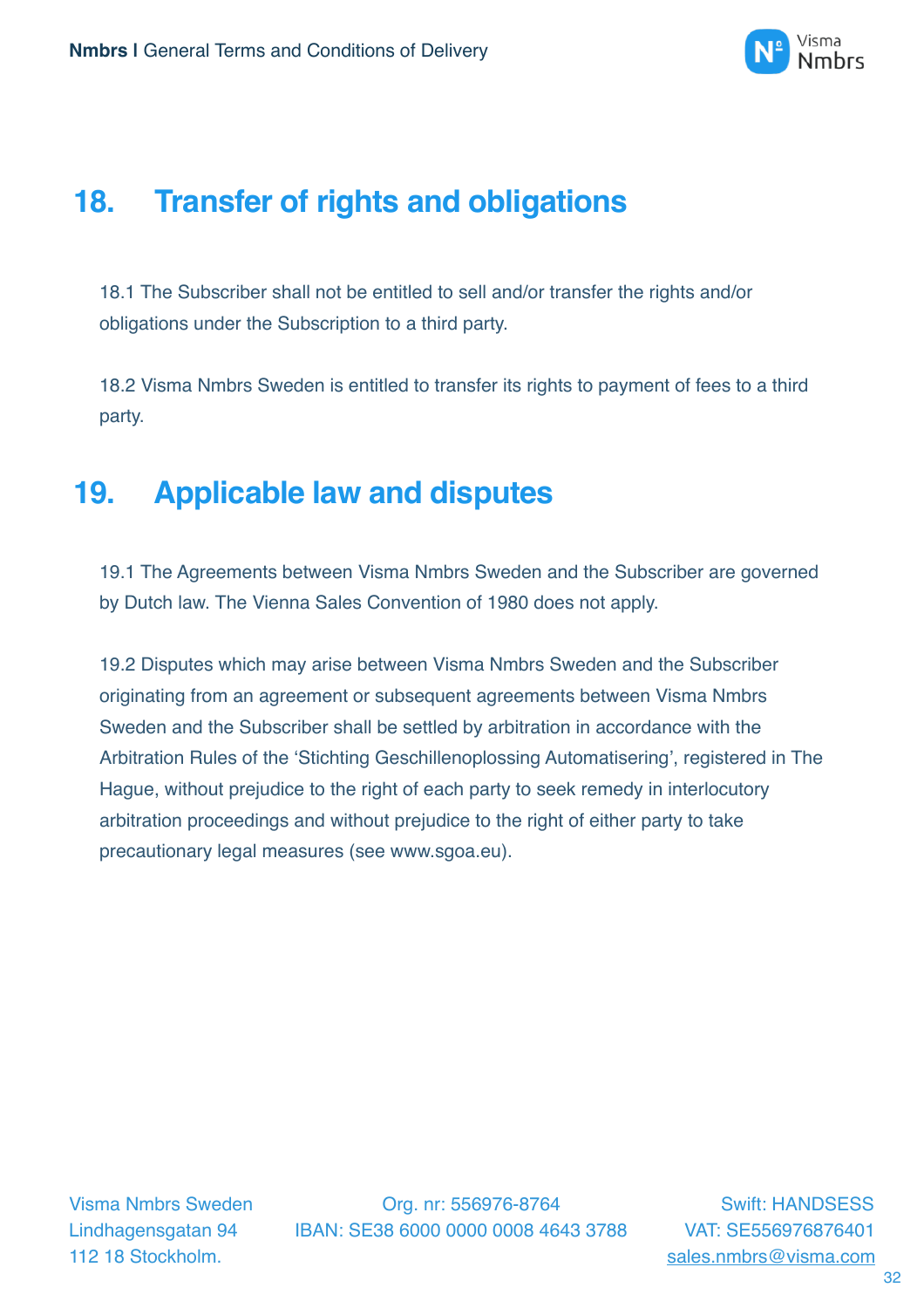

19.3 Before referring an arbitration case under Article 18.2, either party shall initiate an ICT mediation in accordance with the ICT Mediation Regulations of the '"Stichting Geschillenoplossing Automatisering' in The Hague. ICT mediation in accordance with these regulations is aimed at mediation by one or more mediators. The counter party commits to actively participating in the proceedings of ICT mediation, as part of such a legally enforceable obligation in any event is attending at least one joint meeting between the mediators and the parties in order to give this extrajudicial form of dispute resolution a chance. Either of the parties is free at any time after an initial discussion between the mediators and the parties to terminate the proceedings of ICT mediation. The provisions of this subsection do not prevent a party who considers it necessary, from asking for a quick decision in (arbitration) proceedings or from taking precautionary legal measures (see www.sgoa.org and www.sgoa.eu).

# **20. Availability**

20.1 Visma Nmbrs Sweden makes every effort in order to achieve an availability of Nmbrs during Service Hours of 99.6% on average per month. For the definition and calculation of availability as well as other SLA-related arrangements, see the Nmbrs SLA.

20.2 Visma Nmbrs Sweden is entitled at any time to change the minimum system requirements. In that case, it shall be communicated to the subscriber at least three (3) months in advance.

Visma Nmbrs Sweden Org. nr: 556976-8764 Swift: HANDSESS Lindhagensgatan 94 IBAN: SE38 6000 0000 0008 4643 3788 VAT: SE556976876401